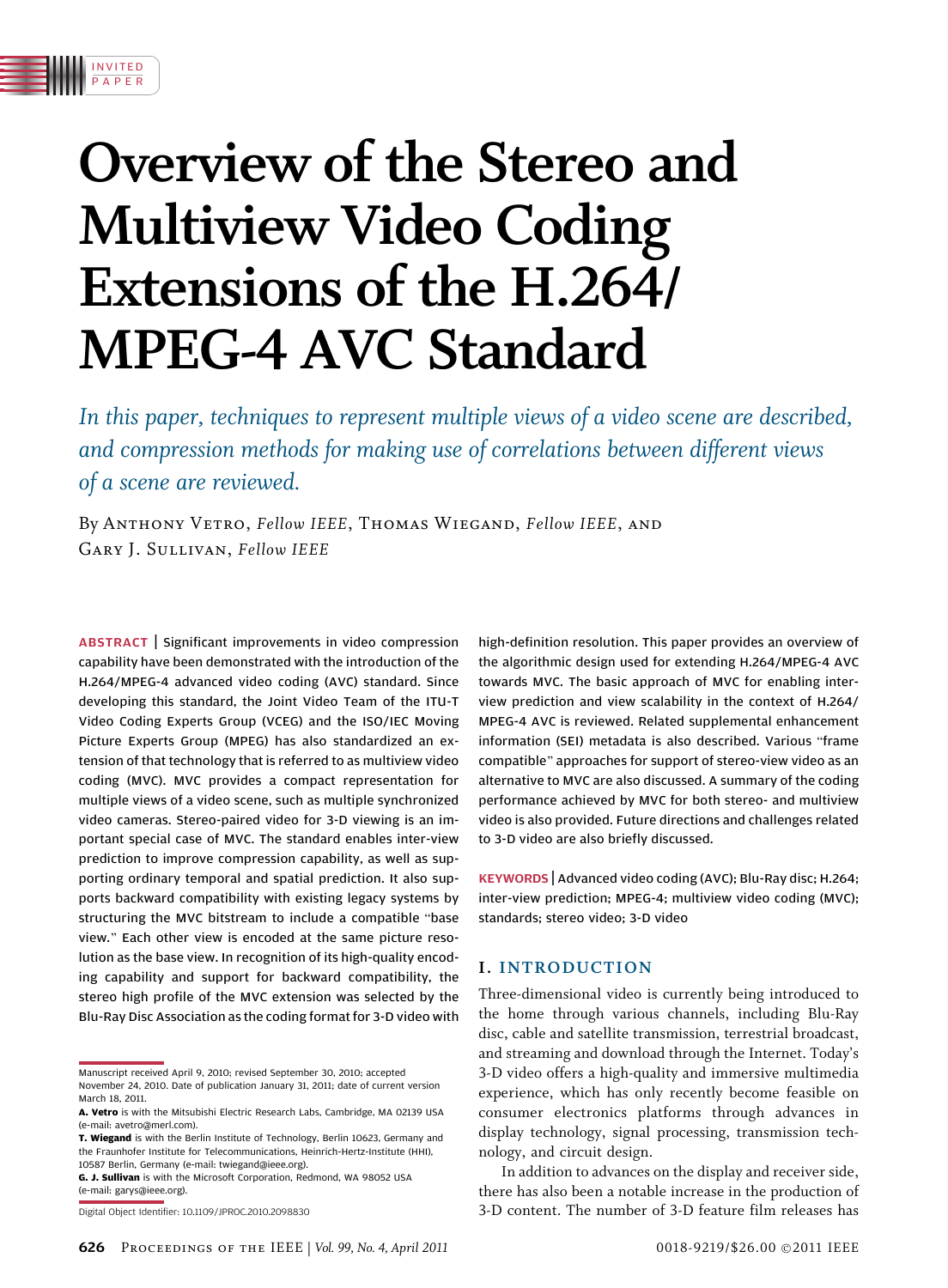been growing dramatically each year, and several major studios have announced that all of their future releases will be in 3-D. There are major investments being made to upgrade digital cinema theaters with 3-D capabilities, several major feature film releases have attracted a majority of their theater revenue in 3-D showings (including Avatar, the current top grossing feature film of all time<sup>1</sup>), and premium pricing for 3-D has become a significant factor in the cinema revenue model. The push from both the production and display sides has played a significant role in fuelling a consumer appetite for 3-D video.

There are a number of challenges to overcome in making 3-D video for consumer use in the home become fully practical and show sustained market value for the long term. For one, the usability and consumer acceptance of 3-D viewing technology will be critical. In particular, mass consumer acceptance of the special eyewear needed to view 3-D in the home with current display technology is still relatively unknown. In general, content creators, service providers, and display manufacturers need to ensure that the consumer has a high-quality experience and is not burdened with high transition costs or turned off by viewing discomfort or fatigue. The availability of premium 3-D content in the home is another major factor to be considered. These are broader issues that will significantly influence the rate of 3-D adoption and market size, but are beyond the scope of this paper.

With regard to the delivery of 3-D video, it is essential to determine an appropriate data format, taking into consideration the constraints imposed by each delivery channel-including bit rate and compatibility requirements. Needless to say, interoperability through the delivery chain and among various devices will be essential. The 3-D representation, compression formats, and signaling protocols will largely define the interoperability of the system.

For purposes of this paper, 3-D video is considered to refer to either a general n-view multiview video representation or its important stereo-view special case. Efficient compression of such data is the primary subject of this paper. The paper also discusses stereo representation formats that could be coded using existing 2-D video coding methods-such approaches often being referred to as frame-compatible encoding schemes.

Multiview video coding (MVC) is the process by which stereo and multiview video signals are efficiently coded. The basic approach of most MVC schemes is to exploit not only the redundancies that exist temporally between the frames within a given view, but also the similarities between frames of neighboring views. By doing so, a reduction in bit rate relative to independent coding of the views can be achieved without sacrificing the reconstructed video quality. In this paper, the term MVC is used interchangeably for either the general concept of coding multiview video or for the particular design that has been standardized as a recent extension of the H.264/MPEG-4 advanced video coding (AVC) standard [1].

The topic of MVC has been an active research area for more than 20 years, with early work on disparity-compensated prediction by Lukacs first appearing in 1986 [2], followed by other coding schemes in the late 1980s and early 1990s [3], [4]. In 1996, the international video coding standard H.262/MPEG-2 Video [5] was amended to support the coding of multiview video by means of design features originally intended for temporal scalability [6], [7]. However, the multiview extension of H.262/MPEG-2 Video was never deployed in actual products. It was not the right time to introduce 3-D video into the market since the more fundamental transition from standard-definition analog to high-definition digital video services was a large challenge in itself. Adequate display technology and hardware processing capabilities were also lacking at the time. In addition to this, the H.262/MPEG-2 Video solution did not offer a very compelling compression improvement due to limitations in the coding tools enabled for inter-view prediction in that design [8]–[10].

This paper focuses on the MVC extension of the H.264/ MPEG-4 AVC standard. Relevant supplemental enhancement information (SEI) metadata and alternative approaches to enabling multiview services are also discussed. The paper is organized as follows. Section II explains the various multiview video applications of MVC as well as their implications in terms of requirements. Section III gives the history of MVC, including prior standardization action. Section IV briefly reviews basic design concepts of H.264/MPEG-4 AVC. The MVC design is summarized in Section V, including profile definitions and a summary of coding performance. Alternative stereo representation formats and their signaling in the H.264/MPEG-4 AVC standard are described in Section VI. Concluding remarks are given in Section VII. For more detailed information about MVC and stereo support in the H.264/MPEG-4 AVC standard, the reader is referred to the most recent edition of the standard itself [1], the amendment completed in July 2008 that added the MVC extension to it [11], and the additional amendment completed one year later that added the stereo high profile and frame packing arrangement SEI message [12].

# II. MULTIVIEW SCENARIOS, APPLICATIONS, AND REQUIREMENTS

The prediction structures and coding schemes presented in this paper have been developed and investigated in the context of the MPEG, and later JVT, standardization project for MVC. Therefore, most of the scenarios for multiview coding, applications, and their requirements are specified by the MVC project [13] as presented in the next

 $^{1}$ Based on total revenue without inflation adjustments.  $\sim$  sections.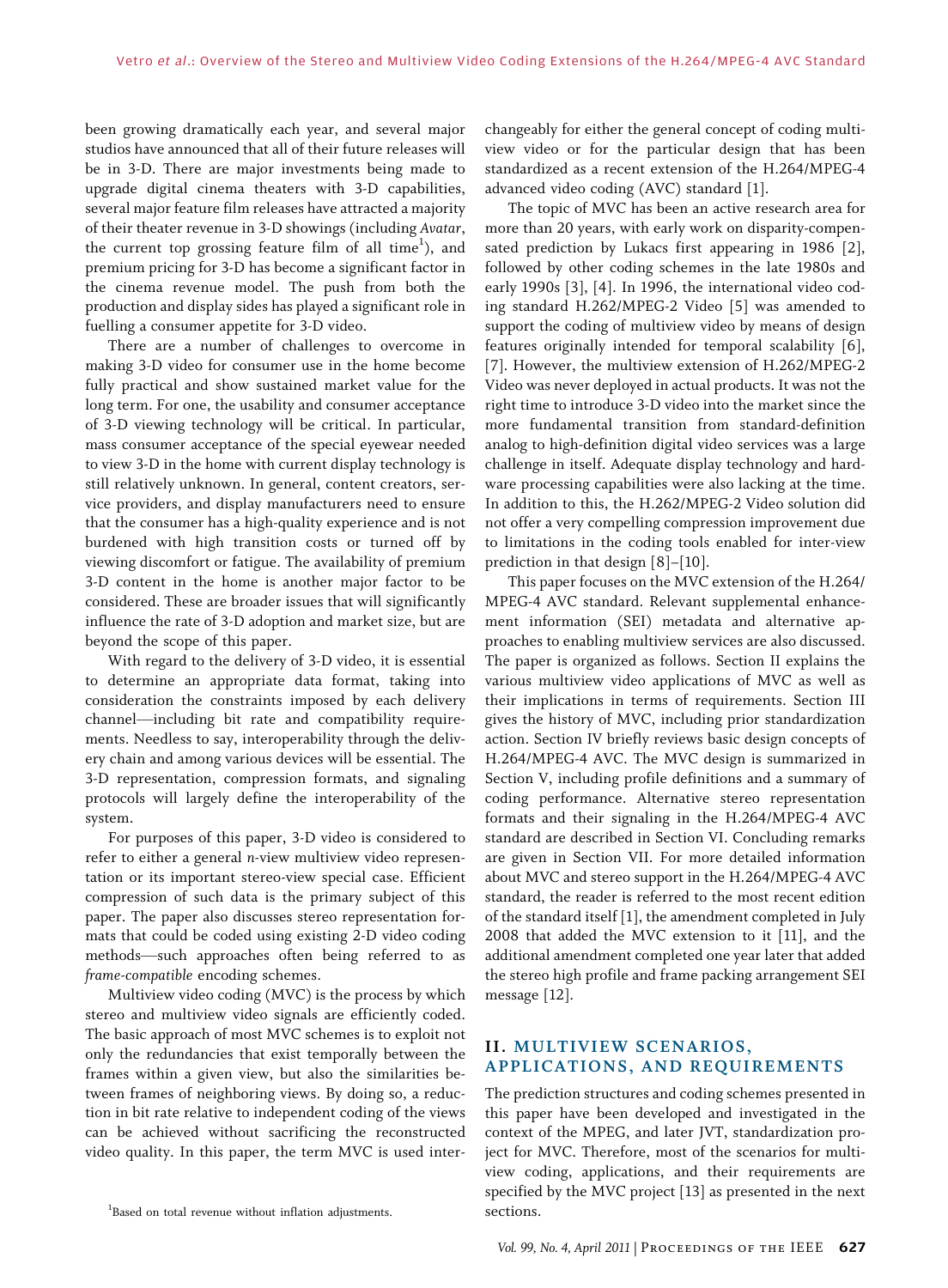#### A. Multiview Scenarios and Applications

The primary usage scenario for multiview video is to support 3-D video applications, where 3-D depth perception of a visual scene is provided by a 3-D display system. There are many types of 3-D display systems [14] including classic stereo systems that require special-purpose glasses to more sophisticated multiview autostereoscopic displays that do not require glasses [15]. The stereo systems only require two views, where a left-eye view is presented to the viewer's left eye, and a right-eye view is presented to the viewer's right eye. The 3-D display technology and glasses ensure that the appropriate signals are viewed by the correct eye. This is accomplished with either passive polarization or active shutter techniques. The multiview displays have much greater data throughput requirements relative to conventional stereo displays in order to support a given picture resolution, since 3-D is achieved by essentially emitting multiple complete video sample arrays in order to form view-dependent pictures. Such displays can be implemented, for example, using conventional high-resolution displays and parallax barriers; other technologies include lenticular overlay sheets and holographic screens. Each view-dependent video sample can be thought of as emitting a small number of light rays in a set of discrete viewing directions-typically between eight and a few dozen for an autostereoscopic display. Often these directions are distributed in a horizontal plane, such that parallax effects are limited to the horizontal motion of the observer. A more comprehensive review of 3-D display technologies is covered by other papers in this special issue.

Another goal of multiview video is to enable freeviewpoint video [16], [17]. In this scenario, the viewpoint and view direction can be interactively changed. Each output view can either be one of the input views or a virtual view that was generated from a smaller set of multiview inputs and other data that assists in the view generation process. With such a system, viewers can freely navigate through the different viewpoints of the scene-within a range covered by the acquisition cameras. Such an application of multiview video could be implemented with conventional 2-D displays. However, more advanced versions of the free-viewpoint system that work with 3-D displays could also be considered. We have already seen the use of this functionality in broadcast production environments, e.g., to change the viewpoint of a sports scene to show a better angle of a play. Such functionality may also be of interest in surveillance, education, gaming, and sightseeing applications. Finally, we may also imagine providing this interactive capability directly to the home viewer, e.g., for special events such as concerts.

Another important application of multiview video is to support immersive teleconference applications. Beyond the advantages provided by 3-D displays, it has been reported that a teleconference systems could enable a more realistic communication experience when motion parallax is supported. Motion parallax is caused by the change in

the appearance of a scene when viewers shift their viewing position, e.g., shifting the viewing position to reveal occluded scene content. In an interactive system design, it can be possible for the transmission system to adaptively shift its encoded viewing position to achieve a dynamic perspective change [18]–[20]. Perspective changes can be controlled explicitly by user intervention through a user interface control component or by a system that senses the observer's viewing position and adjusts the displayed scene accordingly.

Other interesting applications of multiview video have been demonstrated by Wilburn, et al. [21]. In this work, a high spatial sampling of a scene through a large multiview video camera array was used for advanced imaging. Among the capabilities shown was an effective increase of bit depth and frame rate, as well as synthetic aperture photography effects. Since then, there have also been other exciting developments in the area of computational imaging that rely on the acquisition of multiview video [22].

For all of the above applications and scenarios, the storage and transmission capacity requirements of the system are significantly increased. Consequently, there is a strong need for efficient multiview video compression techniques. Specific requirements are discussed in Section II-B.

#### B. Standardization Requirements

The central requirement for most video coding designs is high compression efficiency. In the specific case of MVC this means a significant gain compared to independent compression of each view. Compression efficiency measures the tradeoff between cost (in terms of bit rate) and benefit (in terms of video quality)—i.e., the quality at a certain bit rate or the bit rate at a certain quality. However, compression efficiency is not the only factor under consideration for a video coding standard. Some requirements may even be somewhat conflicting, such as desiring both good compression efficiency and low delay. In such cases, a good tradeoff needs to be found. General requirements for video coding capabilities, such as minimum resource consumption (memory, processing power), low delay, error robustness, and support of a range of picture resolutions, color sampling structures, and bit depth precisions, tend to be applicable to nearly any video coding design.

Some requirements are specific to MVC-as highlighted in the following. Temporal random access is a requirement for virtually any video coding design. For MVC, view-switching random access also becomes important. Together both ensure that any image can be accessed, decoded, and displayed by starting the decoder at a random access point and decoding a relatively small quantity of data on which that image may depend. Random access can be provided by insertion of pictures that are intrapicture coded (i.e., pictures that are coded without any use of prediction from other pictures). Scalability is also a desirable feature for video coding designs. Here, we refer to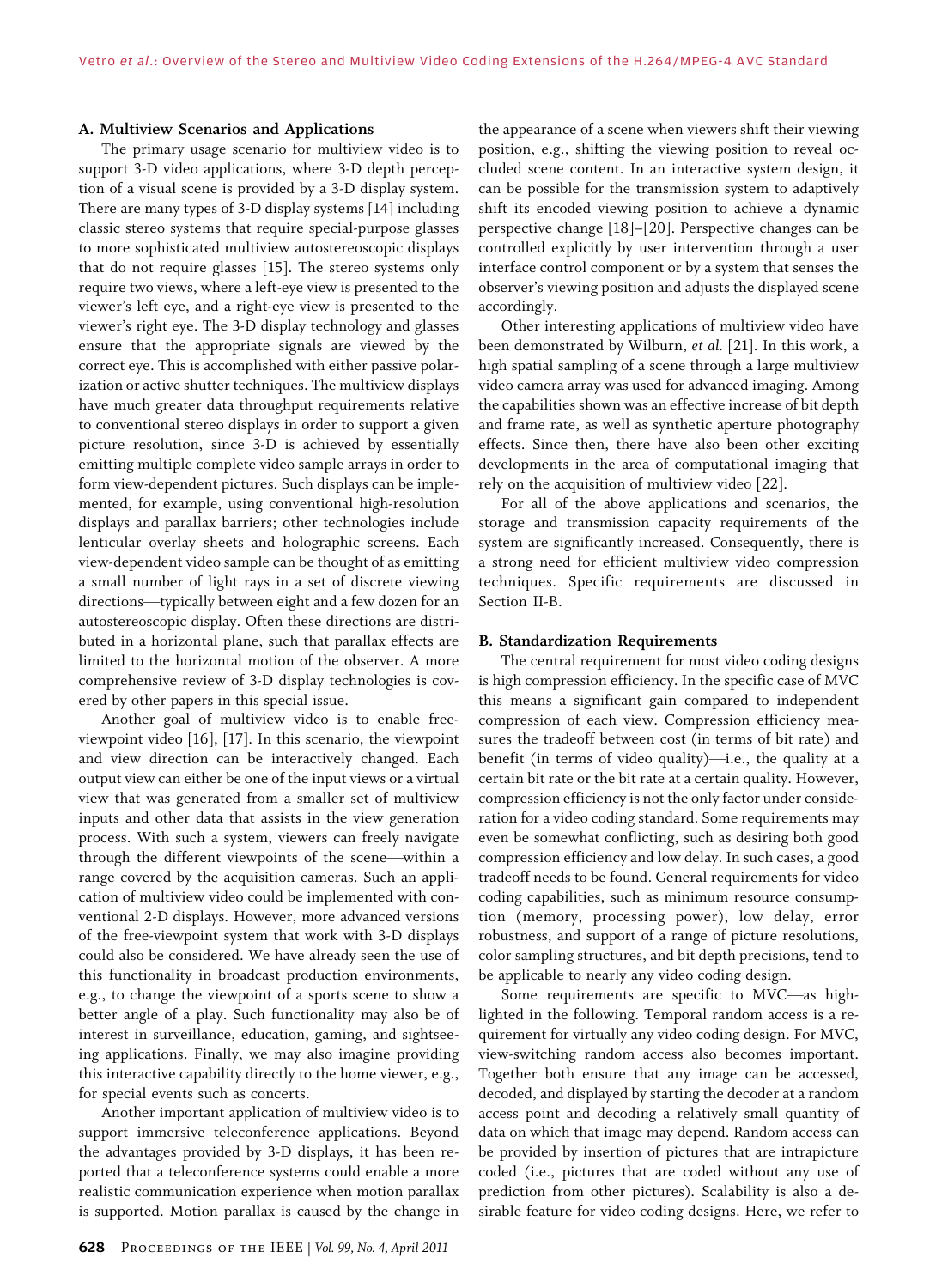the ability of a decoder to access only a portion of a bitstream while still being able to generate effective video output—although reduced in quality to a degree commensurate with the quantity of data in the subset used for the decoding process. This reduction in quality may involve reduced temporal or spatial resolution, or a reduced quality of representation at the same temporal and spatial resolution. For MVC, additionally, view scalability is desirable. In this case, a portion of the bitstream can be accessed in order to output a subset of the encoded views. Also, backward compatibility was required for the MVC standard. This means that a subset of the MVC bitstream corresponding to one "base view" needs to be decodable by an ordinary (non-MVC) H.264/MPEG-4 AVC decoder, and the other data representing other views should be encoded in a way that will not affect that base view decoding capability. Achieving a desired degree quality consistency among views is also addressed—i.e., it should be possible to control the encoding quality of the various views-for instance, to provide approximately constant quality over all views or to select a preferential quality for encoding some views versus others. The ability of an encoder or a decoder to use parallel processing was required to enable practical implementation and to manage processing resources effectively. It should also be possible to convey camera parameters (extrinsic and intrinsic) along with the bitstream in order to support intermediate view interpolation at the decoder and to enable other decoding-side enhanced capabilities such as multiview feature detection and classification, e.g., determining the pose of a face within a scene, which would typically require solving a correspondence problem based on the scene geometry.

Moreover, for ease of implementation, it was highly desirable for the MVC design to have as many design elements in common with an ordinary H.264/MPEG-4 AVC system as possible. Such a commonality of design components can enable an MVC system to be constructed rapidly from elements of existing H.264/MPEG-4 AVC products and to be tested more easily.

## III. HISTORY OF MVC

One of the earliest studies on coding of multiview images was done by Lukacs [2]; in this work, the concept of disparity-compensated inter-view prediction was introduced. In later work by Dinstein, et al. [3], the predictive coding approach was compared to 3-D block transform coding for stereo image compression. In [4], Perkins presented a transform-domain technique for disparitycompensated prediction, as well as a mixed-resolution coding scheme.

The first support for MVC in an international standard was in a 1996 amendment to the H.262/MPEG-2 video coding standard [6]. It supported the coding of two views only. In that design, the left view was referred to as the "base view" and its encoding was compatible with that for



Fig. 1. Illustration of inter-view prediction in H.262/MPEG-2.

ordinary single-view decoders. The right view was encoded as an enhancement view that used the pictures of the left view as reference pictures for inter-view prediction.

The coding tool features that were used for this scheme were actually the same as what had previously been designed for providing temporal scalability (i.e., frame rate enhancement) [7]–[10]. For the encoding of the enhancement view, the same basic coding tools were used as in ordinary H.262/MPEG-2 video coding, but the selection of the pictures used as references was altered, so that a reference picture could either be a picture from within the enhancement view or a picture from the base view. An example of a prediction structure that can be used in the H.262/MPEG-2 multiview profile is shown in Fig. 1. Arrows in the figure indicate the use of a reference picture for the predictive encoding of another picture. A significant benefit of this approach, relative to simulcast coding of each view independently, was the ability to use inter-view prediction for the encoding of the first enhancement-view picture in each random-accessible encoded video segment. However, the ability to predict in the reverse-temporal direction, which was enabled for the base view, was not enabled for the enhancement view. This helped to minimize the memory storage capacity requirements for the scheme, but may have reduced the compression capability of the design.

Considering recent advancements in video compression technology and the anticipated needs for state-of-theart coding of multiview video, MPEG issued a call for proposals (CfP) for efficient MVC technology in October 2005. Although not an explicit requirement at the time, all proposal responses were based on H.264/MPEG-4 AVC and included some form of inter-view prediction [23]. As reported in [24], significant gains in visual quality were observed from the formal subjective tests that were conducted in comparison to independent simulcast coding of views based on H.264/MPEG-4 AVC. Specifically, when comparing visual quality at the same bit rate, MVC solutions achieved up to 3 MOS points (mean opinion score points on a 0–10 scale) better visual quality than simulcast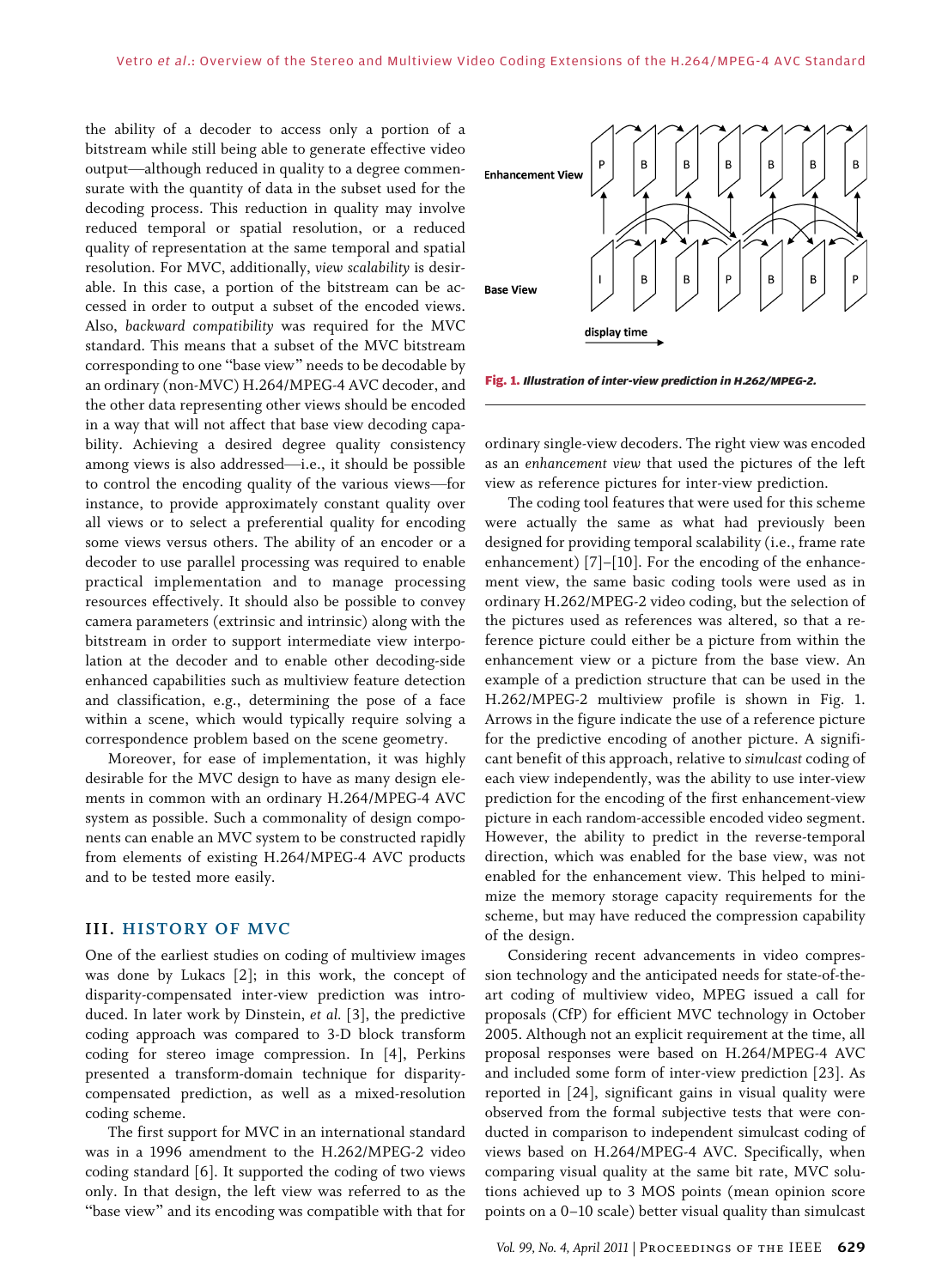H.264/MPEG-4 AVC for low and medium bit rate coding, and about 1 MOS point better quality for high bit rate coding. When comparing bit rates for several of the test sequences, some proposed MVC solutions required only about half the bit rate to achieve equivalent or better visual quality than the H.264/MPEG-4 AVC coded anchors.<sup>2</sup> The proposal described in [25] was found to provide the best visual quality over the wide range of test sequences and rate points. A key feature of that proposal was that it did not introduce any change to the lower levels of the syntax and decoding process used by H.264/MPEG-4 AVC, without any apparent sacrifice of compression capability. This intentional design feature allows for the implementation of MVC decoders to require only a rather simple and straightforward change to existing H.264/MPEG-4 AVC decoding chipsets. As a result of these advantages, this proposal was selected as the starting point of the MVC project-forming what was called the joint multiview model (JMVM) version 1.0.

In the six-month period that followed the responses to CfP, a thorough evaluation of the coding scheme described in [25] was made. This proposal made use of hierarchical prediction in both time and view dimensions to achieve high compression performance. However, views were encoded in an interleaved manner on a group-of-picture (GOP) basis, which resulted in a significant delay and did not allow for simultaneous decoding and output of views at a given time instant. A number of contributions were made to propose a different approach for reference picture management and a time-first coding scheme to reduce encoding/decoding delay and enable parallel input and output of views [26]–[29]. These proposals were adopted into the design at the stage referred to as JMVM version 2.0 [30], which was an early draft of the standard that established the basic principles of the eventual MVC standard.

During the development of MVC, a number of macroblock-level coding tools were also explored, including the following.

- Illumination compensation: The objective of this tool is to compensate for illumination differences as part of the inter-view prediction process [31], [32].
- Adaptive reference filtering: It was observed by Lai et al. [33], [34] that there are other types of mismatches present in multiview video in addition to illumination differences, which led to the development of an adaptive reference filtering scheme to compensate for focus mismatches between different views.
- Motion skip mode: Noting the correlation between motion vectors in different views, this method infers motion vectors from inter-view reference pictures [35], [36].
- View synthesis prediction: This coding technique predicts a picture in the current view from synthesized references generated from neighboring views [37]–[39].

It was shown that additional coding gains could be achieved by using these block-level coding tools. In an analysis of the coding gains offered by both illumination compensation and motion skip mode that was reported in [40], an average bit rate reduction of 10% (relative to an MVC coding design without these tools) was reported over a significant set of sequences-with a maximum sequence-specific reduction of approximately 18%. While the gains were notable, these tools were not adopted into the MVC standard since they would require syntax and design changes affecting low levels of the encoding and decoding process (within the macroblock level). It was believed that these implementation concerns outweighed the coding gain benefits at the time. There was also some concern that the benefits of the proposed techniques might be reduced by higher quality video acquisition and preprocessing practices. However, as the 3-D market matures, the benefits of block-level coding tools may be revisited in the specification of future 3-D video formats.

## IV. H.264/MPEG-4 AVC BASICS

MVC was standardized as an extension of H.264/MPEG-4 AVC. In order to keep the paper self-contained, the following brief description of H.264/MPEG-4 AVC is limited to those key features that are relevant for understanding the concepts of extending H.264/MPEG-4 AVC towards MVC. For more detailed information about H.264/MPEG-4 AVC, the reader is referred to the standard itself [1] and the various overview papers that have discussed it (e.g., [41]–[43]).

Conceptually, the design of H.264/MPEG-4 AVC covers a video coding layer (VCL) and a network abstraction layer (NAL). While the VCL creates a coded representation of the source content, the NAL formats these data and provides header information in a way that enables simple and effective customization of the use of VCL data for a broad variety of systems.

## A. Network Abstraction Layer (NAL)

A coded H.264/MPEG-4 AVC video data stream is organized into NAL units, which are packets that all contain an integer number of bytes. A NAL unit starts with a 1-B indicator of the type of data in the NAL unit. The remaining bytes represent payload data. NAL units are classified into VCL NAL units, which contain coded data for areas of the picture content (coded slices or slice data

<sup>&</sup>lt;sup>2</sup>In that comparison, the anchor bitstreams used for the subjective evaluation testing did not use a multilevel hierarchical prediction referencing structure (as this type of referencing had not yet become well established in industry practice). If such hierarchical referencing had been used in the anchors, the estimated bit rate gains would likely have been more modest.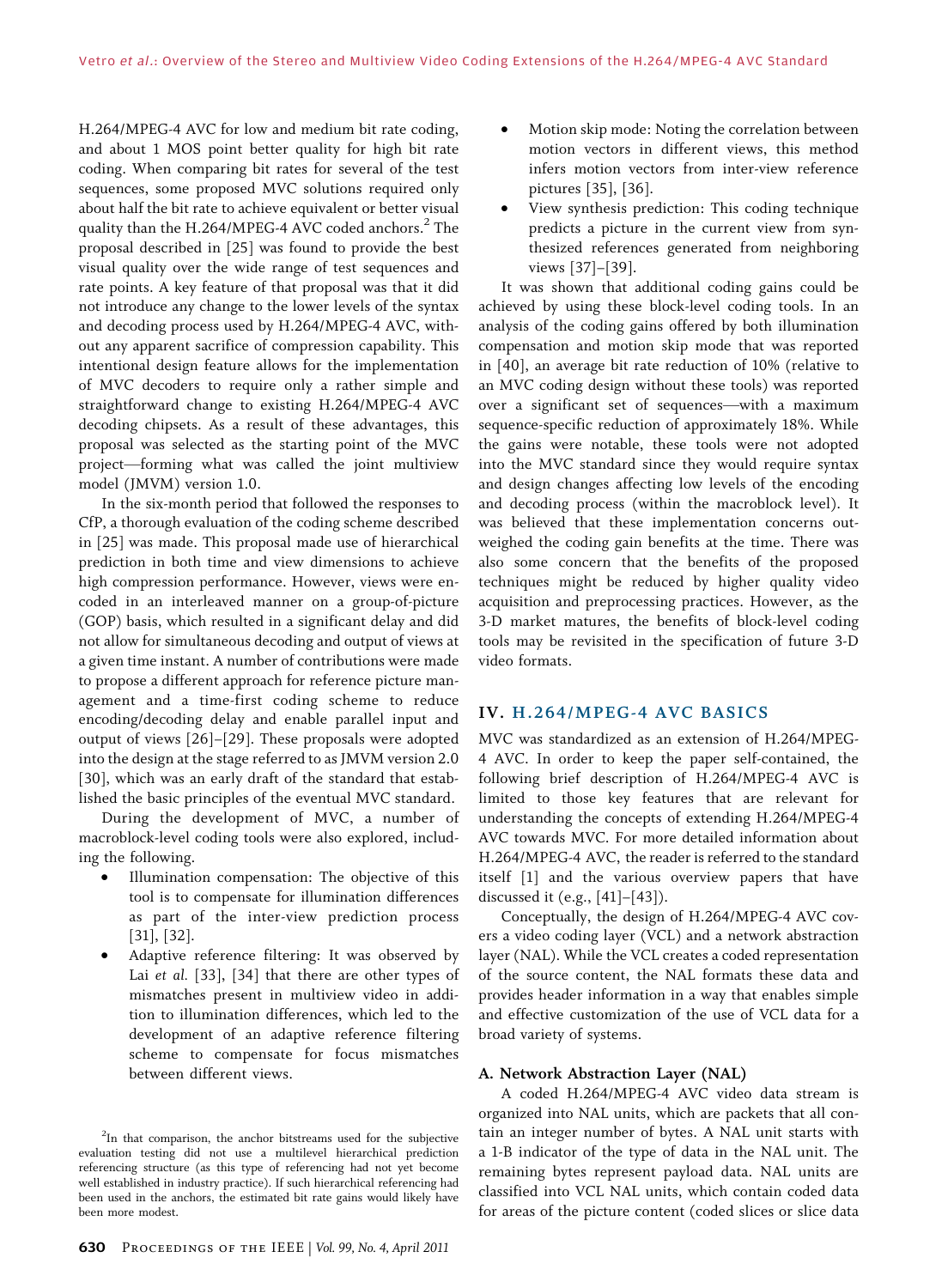partitions), and non-VCL NAL units, which contain associated additional information. Two key types of non-VCL NAL units are the parameter sets and the SEI messages. The sequence and picture parameter sets contain infrequently changing information for a coded video sequence. SEI messages do not affect the core decoding process of the samples of a coded video sequence. However, they provide additional information to assist the decoding process or affect subsequent processing such as bitstream manipulation or display. The set of consecutive NAL units associated with a single coded picture is referred to as an access unit. A set of consecutive access units with certain properties is referred to as a coded video sequence. A coded video sequence (together with the associated parameter sets) represents an independently decodable part of a video bitstream. A coded video sequence always starts with an instantaneous decoding refresh (IDR) access unit, which signals that the IDR access unit and all access units that follow it in the bitstream can be decoded without decoding any of the pictures that preceded it.

### B. Video Coding Layer (VCL)

The VCL of H.264/MPEG-4 AVC follows the so-called block-based hybrid video coding approach. Although its basic design is very similar to that of prior video coding standards such as H.261, MPEG-1, H.262/MPEG-2, H.263, or MPEG-4 Visual, H.264/MPEG-4 AVC includes new features that enable it to achieve a significant improvement in compression efficiency relative to any prior video coding standard [41]–[43]. The main difference relative to previous standards is the greatly increased flexibility and adaptability of the H.264/MPEG-4 AVC design.

The way pictures are partitioned into smaller coding units in H.264/MPEG-4 AVC, however, follows the rather traditional concept of subdivision into slices, which in turn are subdivided into macroblocks. Each slice can be parsed independently of the other slices in the picture. Each picture is partitioned into macroblocks that each covers a rectangular picture area of 16  $\times$  16 luma samples and, in the case of video in 4 : 2 : 0 chroma sampling format,  $8 \times 8$  sample areas of each of the two chroma components. The samples of a macroblock are either spatially or temporally predicted, and the resulting prediction residual signal is represented using transform coding. Depending on the degree of freedom for generating the prediction signal, H.264/MPEG-4 AVC supports three basic slice coding types that specify the types of coding supported for the macroblocks within the slice:

- I slices, in which each macroblock uses intrapicture coding using spatial prediction from neighboring regions;
- P slices, which support both intrapicture coding and interpicture predictive coding using one prediction signal for each predicted region;
- B slices, which support intrapicture coding, interpicture predictive coding, and also interpicture

bipredictive coding using two prediction signals that are combined with a weighted average to form the region prediction.

For I slices, H.264/MPEG-4 AVC provides several directional spatial intrapicture prediction modes, in which the prediction signal is generated by using the decoded samples of neighboring blocks that precede the block to be predicted (in coding and decoding order). For the luma component, the intrapicture prediction can be applied to individual 4  $\times$  4 or 8  $\times$  8 luma blocks within the macroblock, or to the full 16  $\times$  16 luma array for the macroblock, whereas for the chroma components, it is applied on a fullmacroblock region basis.

For P and B slices, H.264/MPEG-4 AVC additionally permits variable block size motion-compensated prediction with multiple reference pictures. The macroblock type signals the partitioning of a macroblock into blocks of  $16 \times 16$ ,  $16 \times 8$ ,  $8 \times 16$ , or  $8 \times 8$  luma samples. When a macroblock type specifies partitioning into four 8  $\times$ 8 blocks, each of these so-called submacroblocks can be further split into 8  $\times$  4, 4  $\times$  8, or 4  $\times$  4 blocks, as determined by a submacroblock-type indication. For P slices, one motion vector is transmitted for each interpicture prediction block. The reference picture to be used for interpicture prediction can be independently chosen for each 16  $\times$  16, 16  $\times$  8, or 8  $\times$  16 macroblock motion partition or 8  $\times$  8 submacroblock. The selection of the reference picture is signaled by a reference index parameter, which is an index into a list (referred to as list 0) of previously coded reference pictures that are stored by the decoder for such use after they have been decoded.

In B slices, two distinct reference picture lists are used, and for each 16  $\times$  16, 16  $\times$  8, or 8  $\times$  16 macroblock partition or 8  $\times$  8 submacroblock, the prediction method can be selected between list 0, list 1, or biprediction. List 0 and list 1 predictions refer to interpicture prediction using the reference picture at the reference index position in reference picture list 0 and 1, respectively, in a manner similar to that supported in P slices. However, in the bipredictive mode, the prediction signal is formed by a weighted sum of the prediction values from both list 0 and list 1 prediction signals. In addition, special modes referred to as direct modes in B slices and skip modes in P and B slices are provided, which operate similarly to the other modes, but in which such data as motion vectors and reference indices are derived from properties of neighboring previously coded regions rather than being indicated explicitly by syntax for the direct or skip mode macroblock.

For transform coding of the spatial-domain residual difference signal remaining after the prediction process, H.264/MPEG-4 AVC specifies a set of integer transforms of different block sizes. While for intrapicture coded macroblocks the transform size is directly coupled to the prediction block size, the luma signal of motion-compensated macroblocks that do not contain blocks smaller than 8  $\times$ 8 can be coded by using either a  $4 \times 4$  transform or an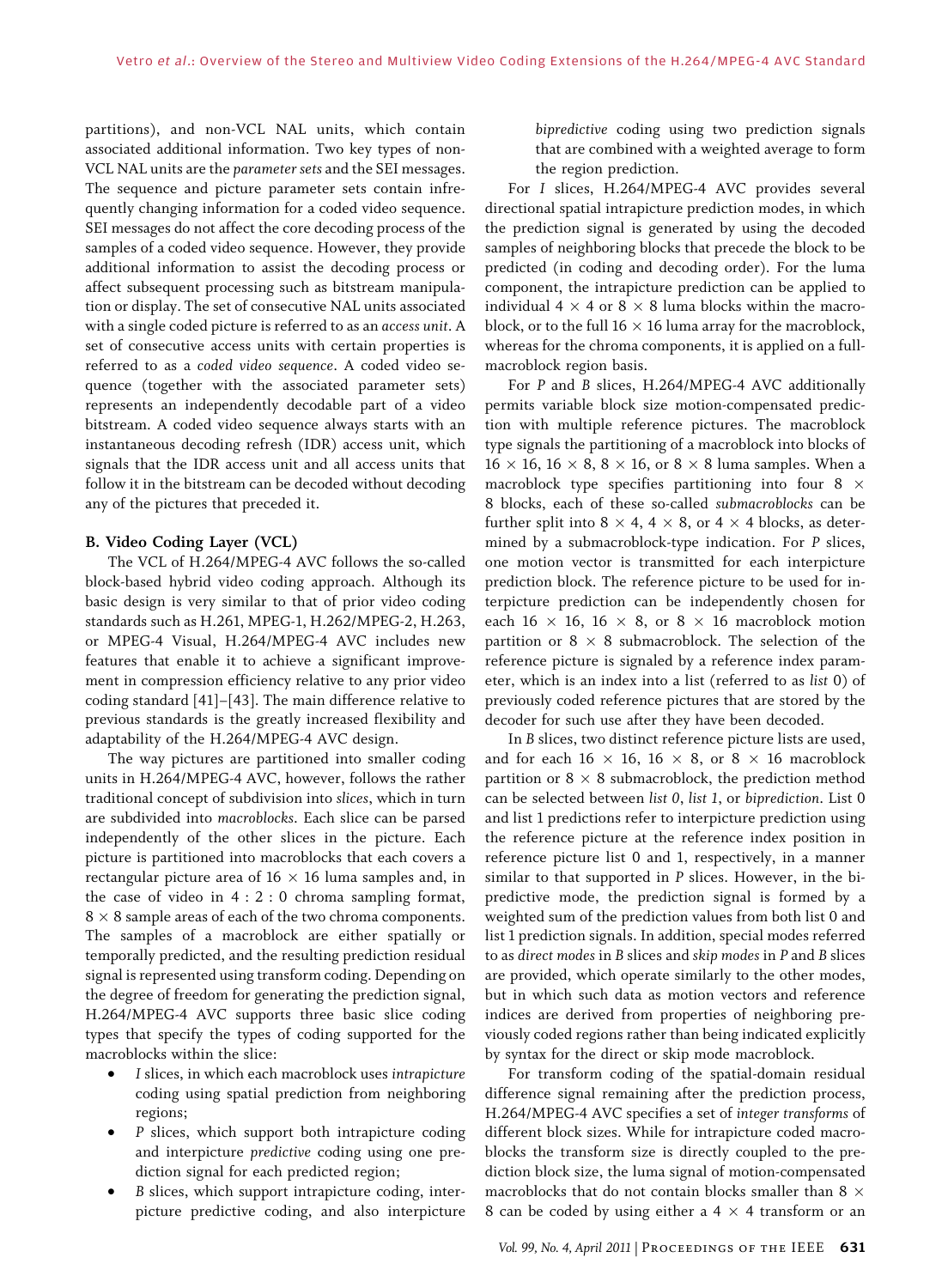$8 \times 8$  transform. For the chroma components, a two-stage transform is employed, consisting of 4  $\times$  4 transforms and an additional Hadamard transform of the collection of the overall average value coefficients from all of the 4  $\times$  4 blocks in the chroma component for the macroblock. A similar hierarchical transform is also used for the luma component of macroblocks coded in the  $16 \times 16$  intrapicture macroblock coding mode. All inverse transforms are specified by exact integer operations, so that inversetransform mismatches are avoided. H.264/MPEG-4 AVC uses uniform reconstruction quantizers. The reconstruction step size for the quantizer is controlled for each macroblock by a quantization parameter QP. For 8-b-per-sample video, 52 values of quantization parameter (QP) can be selected. The QP value is multiplied by an entry in a scaling matrix to determine a transform-frequency-specific quantization reconstruction step size. The scaling operations for the quantization step sizes are arranged with logarithmic step size increments, such that an increment of the QP by 6 corresponds to a doubling of quantization step size.

For reducing blocking artifacts, which are typically the most disturbing artifacts in block-based coding, H.264/ MPEG-4 AVC specifies an adaptive deblocking filter that operates within the motion-compensated interpicture prediction loop.

H.264/MPEG-4 AVC supports two methods of entropy coding, which both use context-based adaptivity to improve performance relative to prior standards. While context-based adaptive variable-length coding (CAVLC) uses variable-length codes and its adaptivity is restricted to the coding of transform coefficient levels, context-based adaptive binary arithmetic coding (CABAC) uses arithmetic coding and a more sophisticated mechanism for employing statistical dependencies, which leads to typical bit rate savings of 10%–15% relative to CAVLC.

In addition to increased flexibility at the macroblock level and the lower levels within it, H.264/MPEG-4 AVC also allows much more flexibility on a picture and sequence level compared to prior video coding standards. Here we primarily refer to reference picture buffering and the associated buffering memory control. In H.264/ MPEG-4 AVC, the coding and display order of pictures is completely decoupled. Furthermore, any picture can be used as reference picture for motion-compensated prediction of subsequent pictures, independent of its slice coding types. The behavior of the decoded picture buffer (DPB), which can hold up to 16 frames (depending on the supported conformance point and the decoded picture size), can be adaptively controlled by memory management control operation (MMCO) commands, and the reference picture lists that are used for coding of P or B slices can be arbitrarily constructed from the pictures available in the DPB via reference picture list modification (RPLM) commands.

For efficient support of the coding of interlaced-scan video, in a manner similar to prior video coding standards, a coded picture may either comprise the set of slices representing a complete video frame or of just one of the two fields of alternating lines in such a frame. Additionally, H.264/MPEG-4 AVC supports a macroblock-adaptive switching between frame and field coding. In this adaptive operation, each  $16 \times 32$  region in a frame is treated as a single coding unit referred to as a macroblock pair, which can be either transmitted as two macroblocks representing vertically neighboring 16  $\times$  16 rectangular areas in the frame, or as macroblocks formed from the de-interleaved lines of the top and bottom fields in the  $16 \times 32$  region. This scheme is referred to as macroblock-adaptive framefield coding (MBAFF). Together the single-field picture coding and MBAFF coding features are sometimes referred to as interlace coding tools.

# V. EXTENDING H.264/MPEG-4 AVC FOR MULTIVIEW

The most recent major extension of the H.264/MPEG-4 AVC standard [1] is the MVC design [11]. Several key features of MVC are reviewed below, some of which have also been covered in [10] and [44]. Several other aspects of the MVC design were further elaborated on in [44], including random access and view switching, extraction of operation points (sets of coded views at particular levels of a nested temporal referencing structure) of an MVC bitstream for adaptation to network and device constraints, parallel processing, and a description of several newly adopted SEI messages that are relevant for multiview video bitstreams. An analysis of MVC decoded picture buffer requirements was also provided in that work.

#### A. Bitstream Structure

A key aspect of the MVC design is that it is mandatory for the compressed multiview stream to include a base view bitstream, which is coded independently from all other views in a manner compatible with decoders for single-view profile of the standard, such as the high profile or the constrained baseline profile. This requirement enables a variety of uses cases that need a 2-D version of the content to be easily extracted and decoded. For instance, in television broadcast, the base view could be extracted and decoded by legacy receivers, while newer 3-D receivers could decode the complete 3-D bitstream including nonbase views.

As described in Section IV-A, coded data in H.264/ MPEG-4 AVC are organized into NAL units. There exist various types of NAL units, some of which are designated for coded video pictures, while others for nonpicture data such as parameter sets and SEI messages. MVC makes use of the NAL unit type structure to provide backward compatibility for multiview video.

To achieve this compatibility, the video data associated with a base view is encapsulated in NAL units that have previously been defined for the 2-D video, while the video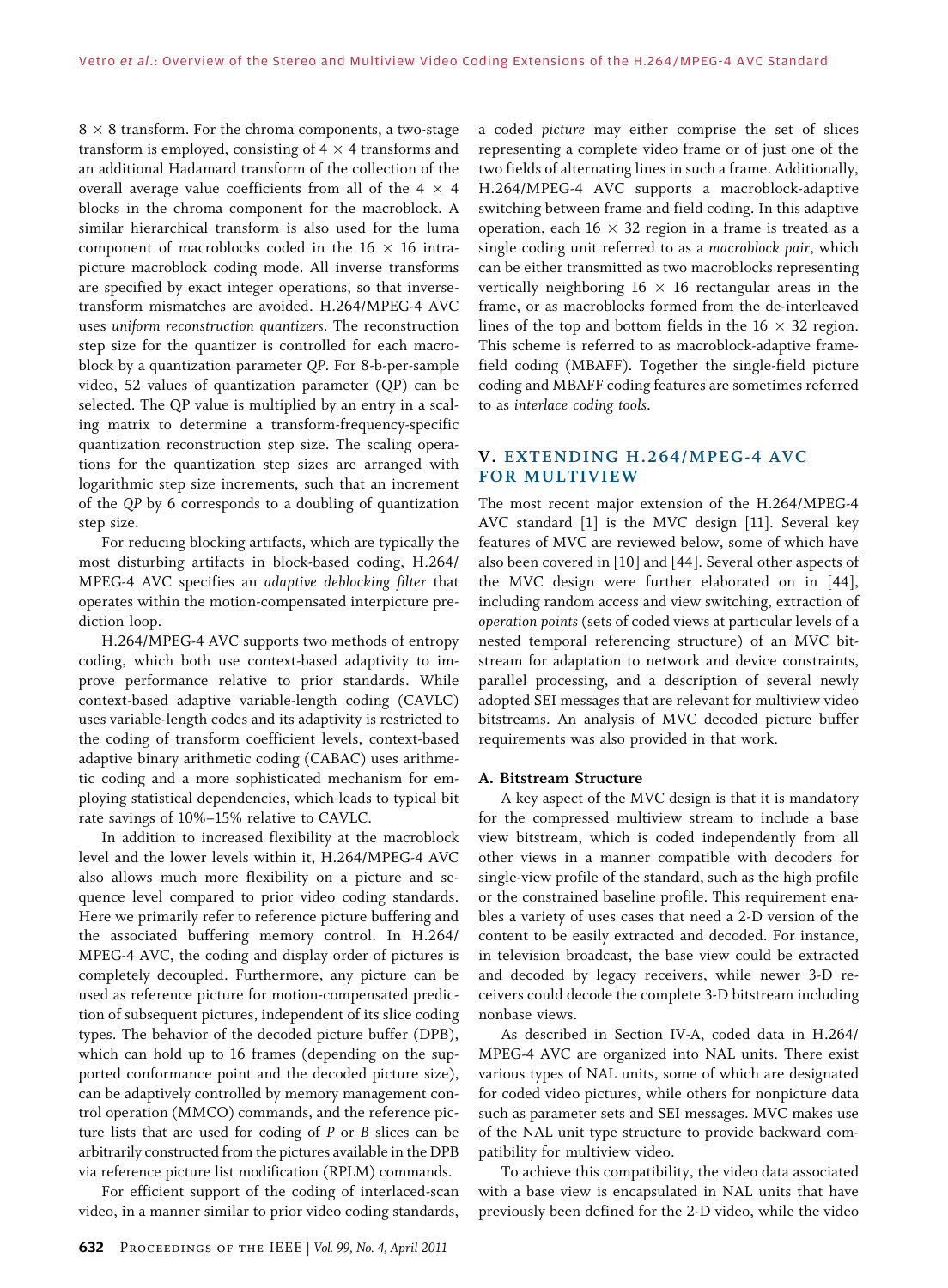| <b>SPS</b><br>$NUT = 7$      | Slice of IDR picture<br>$NUT = 5$ | Slice of non-<br><b>IDR</b> picture<br>$NUT = 1$ | <br>Slice of non-<br><b>IDR</b> picture<br>$NUT = 1$ | 1.1.1.1 |
|------------------------------|-----------------------------------|--------------------------------------------------|------------------------------------------------------|---------|
| • profile idc<br>· level idc | . constraint setX flags           |                                                  |                                                      |         |

#### Base View: NAL units that are decoded by legacy AVC decoders

Non-Base View: NAL units that are decoded by MVC decoders, and discarded by legacy AVC decoders



Fig. 2. Structure of an MVC bitstream including NAL units that are associated with a base view and NAL units that are associated with a nonbase view. NAL unit type (NUT) indicators are used to distinguish different types of data that are carried in the bitstream.

data associated with the additional views are encapsulated in an extension NAL unit type that is used for both scalable video coding (SVC) [45] and multiview video. A flag is specified to distinguish whether the NAL unit is associated with an SVC bitstream or an MVC bitstream. The base view bitstream conforms to existing H.264/MPEG-4 AVC profiles for single-view video, e.g., high profile, and decoders conforming to an existing single-view profile will ignore and discard the NAL units that contain the data for the nonbase views since they would not recognize those NAL unit types. Decoding the additional views with these new NAL unit types would require a decoder that recognizes the extension NAL unit type and conforms to one of the MVC profiles. The basic structure of the MVC bitstream including some NAL units associated with a base view and some NAL units associated with a nonbase view is shown in Fig. 2. Further discussion of the high-level syntax is given below. MVC profiles and levels are also discussed later in this section.

#### B. Enabling Inter-View Prediction

The basic concept of inter-view prediction, which is employed in all of the described designs for efficient MVC, is to exploit both spatial and temporal redundancy for compression. Since the cameras (or rendered viewpoint perspectives) of a multiview scenario typically capture the same scene from nearby viewpoints, substantial inter-view redundancy is present. A sample prediction structure is shown in Fig. 3. Pictures are not only predicted from temporal references, but also from inter-view references. The prediction is adaptive, so the best predictor among temporal and inter-view references can be selected on a block basis in terms of rate-distortion cost.



Fig. 3. Illustration of inter-view prediction in MVC.

Inter-view prediction is a key feature of the MVC design, and it is enabled in a way that makes use of the flexible reference picture management capabilities that had already been designed into H.264/MPEG-4 AVC, by making the decoded pictures from other views available in the reference picture lists for use by the interpicture prediction processing. Specifically, the reference picture lists are maintained for each picture to be decoded in a given view. Each such list is initialized as usual for single-view video, which would include the temporal reference pictures that may be used to predict the current picture. Additionally, inter-view reference pictures are included in the list and are thereby also made available for prediction of the current picture.

According to the MVC specification, inter-view reference pictures must be contained within the same access unit as the current picture, where an access unit contains all the NAL units pertaining to a certain capture or display instant. The MVC design does not allow the prediction of a picture in one view at a given time using a picture from another view at a different time. This would involve interview prediction across different access units, which would incur additional complexity for limited coding benefits.

To keep the management of reference pictures consistent with that for single-view video, all the memory management control operation commands that may be signaled through an H.264/MPEG-4 AVC bitstream apply to one particular view in which the associated syntax elements appear. The same is true for the sliding window and adaptive memory control processes that can be used to mark pictures as not being used for reference. The reference picture marking process of H.264/MPEG-4 AVC is applied independently for each view, so that the encoder can use the available decoder memory capacity in a flexible manner. Moreover, just as it is possible for an encoder to reorder the positions of the reference pictures in a reference picture list that includes temporal reference pictures, it can also place the inter-view reference pictures at any desired positions in the lists. An extended set of reordering commands are provided in the MVC specification for this purpose.

It is important to emphasize that the core macroblocklevel and lower level decoding modules of an MVC decoder are the same, regardless of whether a reference picture is a temporal reference or an inter-view reference. This distinction is managed at a higher level of the decoding process.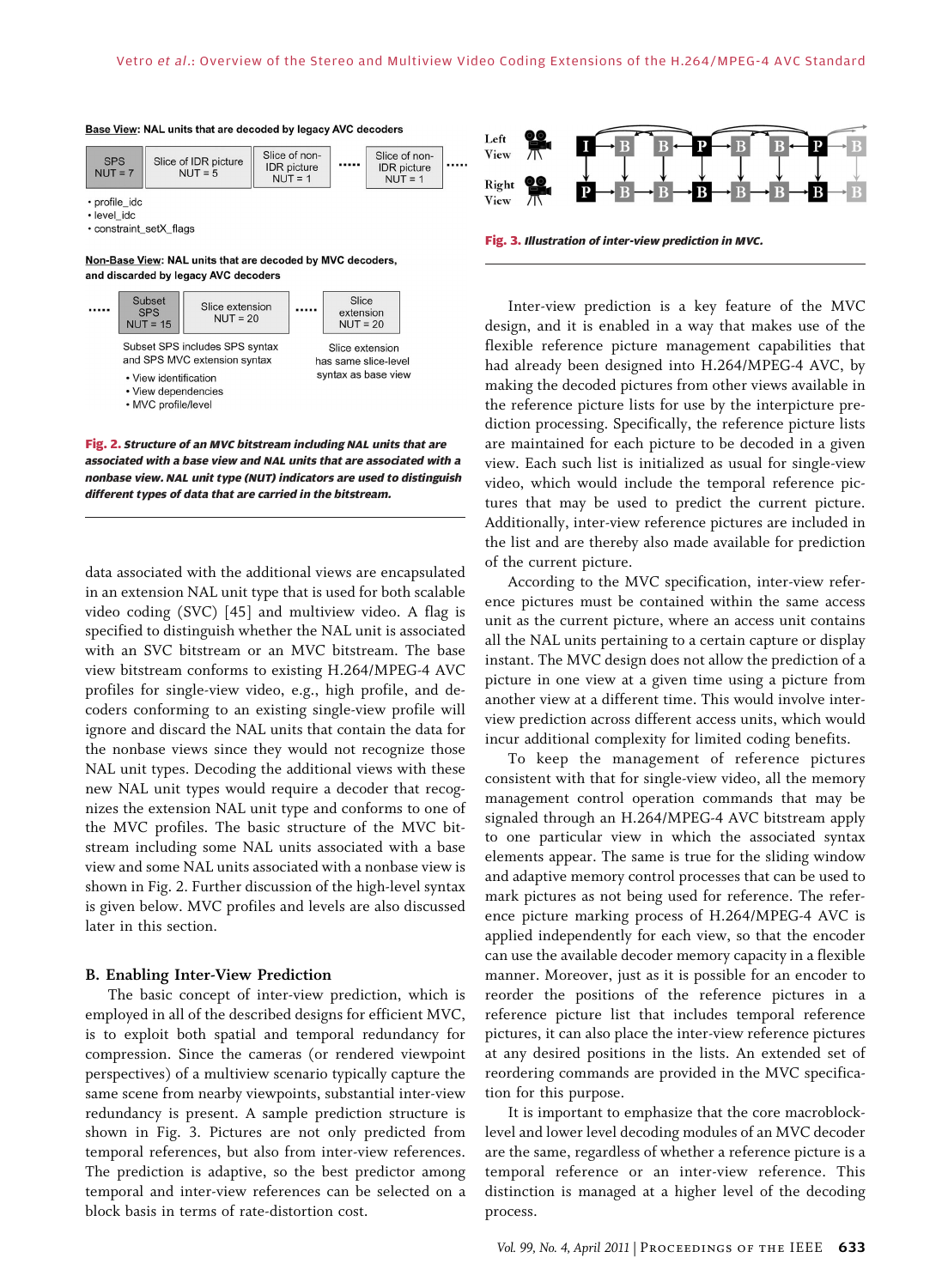In terms of syntax, supporting MVC only involves small changes to high-level syntax, e.g., an indication of the prediction dependency as discussed in Section V-C. A major consequence of not requiring changes to lower levels of the syntax (at the macroblock level and below it) is that MVC is compatible with existing hardware for decoding singleview video with H.264/MPEG-4 AVC. In other words, supporting MVC as part of an existing H.264/MPEG-4 AVC decoder should not require substantial design changes.

Since MVC introduces dependencies between views, random access must also be considered in the view dimension. Specifically, in addition to the views to be accessed (called the target views), any views on which they depend for purposes of inter-view referencing also need to be accessed and decoded, which typically requires some additional decoding time or delay. For applications in which random access or view switching is important, the prediction structure can be designed to minimize access delay, and the MVC design provides a way for an encoder to describe the prediction structure for this purpose.

To achieve access to a particular picture in a given view, the decoder should first determine an appropriate access point. In H.264/MPEG-4 AVC, each IDR picture provides a clean random access point, since these pictures can be independently decoded and all the coded pictures that follow them in bitstream order can also be decoded without temporal prediction from any picture decoded prior to the IDR picture. In the context of MVC, an IDR picture in a given view prohibits the use of temporal prediction for any of the views on which a particular view depends at that particular instant; however, inter-view prediction may be used for encoding the nonbase views of an IDR picture. This ability to use inter-view prediction for encoding an IDR picture reduces the bit rate needed to encode the nonbase views, while still enabling random access at that temporal location in the bitstream. Additionally, MVC also introduces an additional picture type, referred to as an anchor picture for a view. Anchor pictures are similar to IDR pictures in that they do not use temporal prediction for the encoding of any view on which a given view depends, although they do allow inter-view prediction from other views within the same access unit. Moreover, it is prohibited for any picture that follows the anchor picture in both bitstream order and display order to use any picture that precedes the anchor picture in bitstream order as a reference for interpicture prediction, and for any picture that precedes the anchor picture in decoding order to follow it in display order. This provides a clean random access point for access to a given view. The difference between anchor pictures and IDR pictures is similar to the difference between the "open GOP" and "closed GOP" concepts that previously applied in the H.262/MPEG-2 context,<sup>3</sup> with

634 Proceedings of the IEEE | Vol. 99, No. 4, April 2011

closed GOPs being associated with IDR pictures and open GOPs being associated with anchor pictures [44]. With an anchor picture, it is permissible to use pictures that precede the anchor picture in bitstream order as reference pictures for interpicture prediction of pictures that follow after the anchor picture in bitstream order, but only if the pictures that use this type of referencing precede the anchor picture in display order. In MVC, both IDR and anchor pictures are efficiently coded, and they enable random access in the time and view dimensions.

#### C. High-Level Syntax

The decoding process of MVC requires several additions to the high-level syntax, which are primarily signaled through a multiview extension of the sequence parameter set (SPS) defined by H.264/MPEG-4 AVC. Three important pieces of information are carried in the SPS extension:

- view identification;
- view dependency information;
- level index for operation points.

The view identification part includes an indication of the total number of views, as well as a listing of view identifiers. The view identifiers are important for associating a particular view to a specific index, while the order of the view identifiers signals the view order index. The view order index is critical to the decoding process as it defines the order in which views are decoded.

The view dependency information is composed of a set of signals that indicate the number of inter-view reference pictures for each of the two reference picture lists that are used in the prediction process, as well as the views that may be used for predicting a particular view. Separate view dependency information is provided for anchor and nonanchor pictures to provide some flexibility in the prediction while not overburdening decoders with dependency information that could change for each unit of time. For nonanchor pictures, the view dependency only indicates that a given set of views may be used for inter-view prediction. There is additional signaling in the NAL unit header indicating whether a particular view at a given time may be used for inter-view reference for any other picture in the same access unit. The view dependency information in the SPS is used together with this syntax element in the NAL unit header to create reference picture lists that include inter-view references, as described in Section V-B.

The final portion of the SPS extension is the signaling of level information and information about the operating points to which it correspond. The level index is an indicator of the resource requirements for a decoder that conforms to a particular level; it is mainly used to establish a bound on the complexity of a decoder and is discussed further below. In the context of MVC, an operating point corresponds to a specific temporal subset and a set of views including those intended for output and the views that they depend on. For example, an MVC bitstream with eight views may provide information for several operating

<sup>&</sup>lt;sup>3</sup>For those familiar with the more modern version of this concept as found in H.264/MPEG-4, an MVC anchor picture is also analogous to the use of the H.264/MPEG-4 AVC recovery point SEI message with a recovery frame count equal to 0.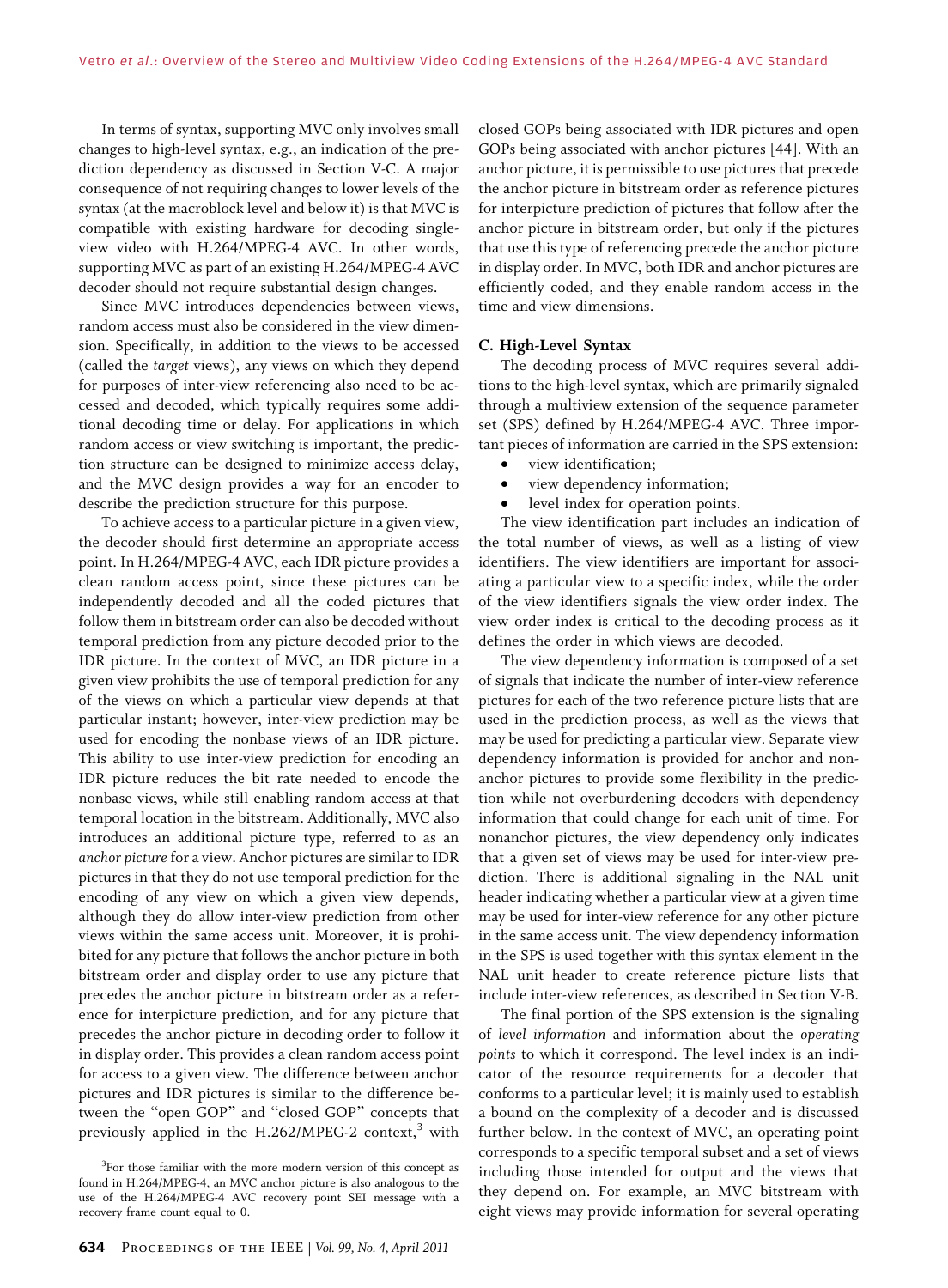points, e.g., one corresponding to all eight views together, another corresponding to a stereo pair, and another corresponding to a set of three particular views. According to the MVC standard, multiple level values could be signaled as part of the SPS extension, with each level being associated with a particular operating point. The syntax indicates the number of views that are targeted for output as well as the number of views that would be required for decoding particular operating points.

## D. Profiles and Levels

As with prior video coding standards, profiles determine the subset of coding tools that must be supported by conforming decoders. There are two profiles currently defined by MVC with support for more than one view: the multiview high profile and the stereo high profile. Both are based on the high profile of H.264/MPEG-4 AVC, with a few differences.

- The multiview high profile supports multiple views and does not support interlace coding tools.
- The stereo high profile is limited to two views, but does support interlace coding tools.

For either of these profiles, the base view can be encoded using either the high profile of H.264/MPEG-4 AVC, or a more constrained profile known as the constrained baseline profile, which was added to the standard more recently [12]. When the high profile is used for the base view for the multiview high profile, the interlace coding tools (field picture coding and MBAFF), which are ordinarily supported in the high profile, cannot be used in the base layer since they are not supported in the multiview high profile. (The constrained baseline profile does not support interlace coding tools.)

An illustration of these profile specifications relative to the high and constrained baseline profiles of H.264/ MPEG-4 AVC is provided in Fig. 4. It is possible to have a bitstream that conforms to both the stereo high profile and the multiview high profile, when there are only two views



Fig. 4. Illustration of MVC profiles, consisting of the multiview high and stereo high profiles, together with illustration of the features compatible with both profiles and profiles that can be used for the encoding of the base view.

that are coded and the interlace coding tools are not used. In this case, a flag signaling their compatibility is set.

Levels impose constraints on the bitstreams produced by MVC encoders, to establish bounds on the necessary decoder resources and complexity. The level limits include limits on the amount of frame memory required for the decoding of a bitstream, the maximum throughput in terms of macroblocks per second, maximum picture size, overall bit rate, etc.

The general approach to defining level limits in MVC was to enable the repurposing of the decoding resources of single-view decoders for the creation of multiview decoders. In this way, some level limits are unchanged, such as the overall bit rate; in this way, an input bitstream can be processed by a decoder regardless of whether it encodes a single view or multiple views. However, other level limits are increased, such as for the maximum decoded picture buffer capacity and throughput; a fixed scale factor of two was applied to these decoder resource requirements. Assuming a fixed resolution, this scale factor enables the decoding of stereo video using the same level as is specified for single-view video at the same resolution. For instance, the same level 4.0 designation is used for single-view video at 1920  $\times$  1080p at 24 Hz using the high profile and for stereo-view video at 1920  $\times$  1080p at 24 Hz for each of the two views using the stereo high profile. To decode a higher number of views, one would either use a higher level and/ or reduce the spatial or temporal resolution of the multiview video.

#### E. Coding Performance

It has been shown that coding multiview video with inter-view prediction does give significantly better results compared to independent coding [47]. For some cases, gains as high as 3 dB, roughly corresponding to a 50% savings in bit rate, have been reported. A comprehensive set of results for MVC over a broad range of test material was presented in [40] according to a set of common test conditions and test material specified in [48]. For multiview video with up to eight views, an average of 20% reduction in bit rate was reported, relative to the total simulcast bit rate, based on Bjøntegaard delta measures [49]. In other studies [50], an average reduction of 20%– 30% of the bit rate for the second (dependent) view of typical stereo movie content was reported, with a peak reduction for an individual test sequence of 43% of the bit rate of the dependent view. Fig. 5 shows sample ratedistortion curves comparing the performance of simulcast coding with the performance of MVC reference software that employs hierarchical predictions in both the temporal and view dimensions.

There are many possible variations on the prediction structure considering both temporal and inter-view dependencies. The structure not only affects coding performance, but also has notable impact on delay, memory requirements, and random access. It has been confirmed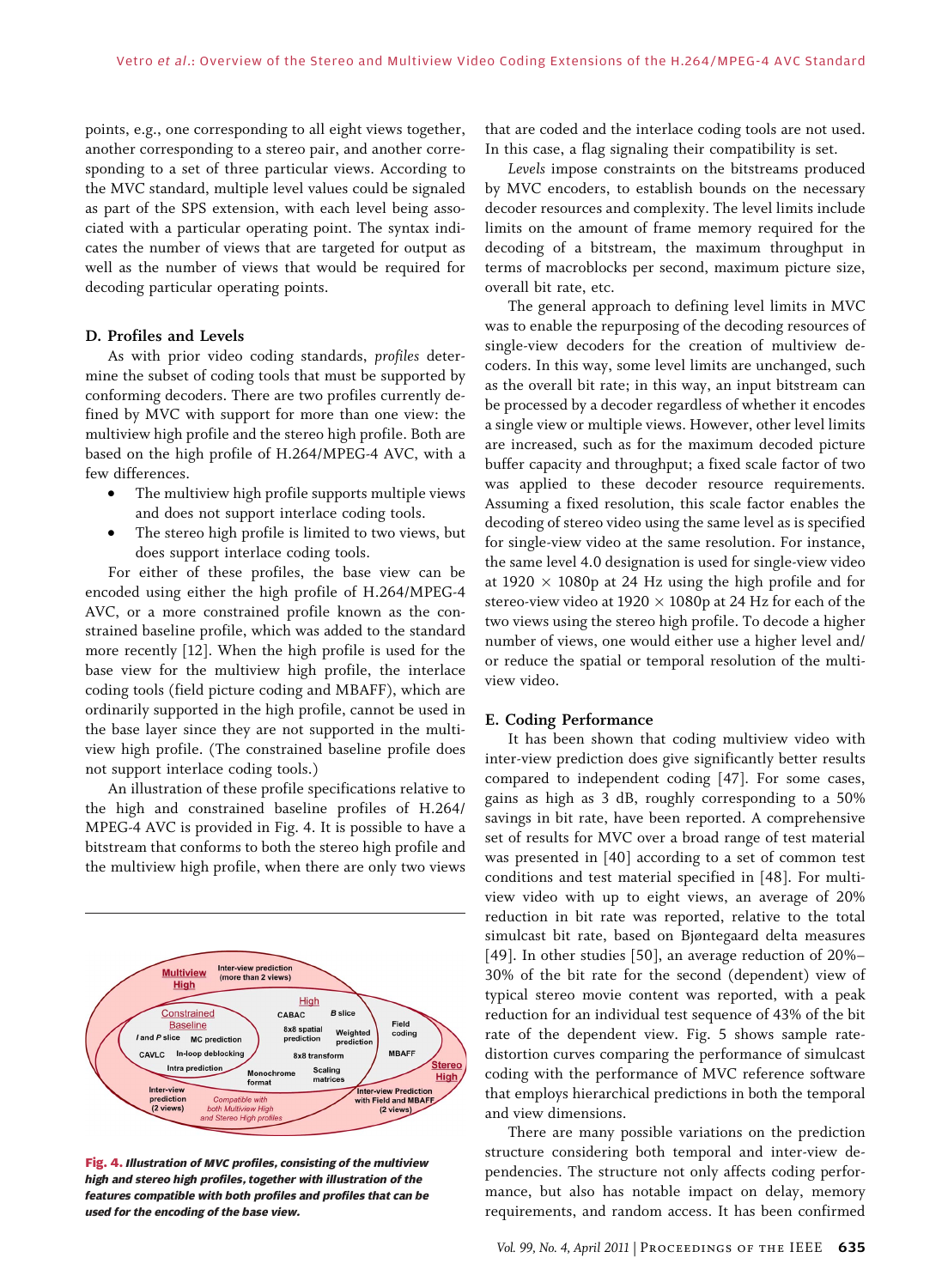

Fig. 5. Sample coding results for several MVC test sequences, including Ballroom, Race1, and Rena sequences, according to common test conditions [48].

that the majority of gains are obtained using inter-view prediction at anchor positions. An average decrease in bit rate of approximately 5%–15% at equivalent quality could be expected if the inter-view predictions at nonanchor positions are not used [51]. The upside is that delay and required memory would also be reduced.

Prior studies on asymmetrical coding of stereo video, in which one of the views is encoded with lower quality than the other, suggest that a further substantial savings in bit rate for the nonbase view could be achieved using that technique. In this scheme, one of the views is significantly

blurred or more coarsely quantized than the other [52], or is coded with a reduced spatial resolution [53], [54], with an impact on the stereo quality that may be imperceptible. With mixed resolution coding, it has been reported that an additional view could be supported with minimal rate overhead, e.g., on the order of 25%–30% additional rate added to a base view encoding for coding the other view at quarter resolution. Further study is needed to understand how this phenomenon extends to multiview video with more than two views. The currently standardized MVC design provides the encoder with a great deal of freedom to select the encoded fidelity for each view and to perform preprocessing such as blurring if desired; however, it uses the same sample array resolution for the encoding of all views.

## F. SEI Messages for Multiview Video

Several new SEI messages for multiview video applications have also been specified as part of the MVC extension of H.264/MPEG-4 AVC. However, it should be noted that, in general, SEI messages only supply supplemental information that is not used within the standardized process for the decoding of the sample values of the coded pictures, and the use of any given SEI message may not be necessary or appropriate in some particular MVC application environment. A brief summary of these messages and their primary intended uses are included below.

Parallel decoding information SEI message: indicates that the views of an access unit are encoded with certain constraints that enable parallel decoding. Specifically, it signals a limitation that has been imposed by the MVC encoder whereby a macroblock in a certain view is only allowed to depend on reconstruction values of a subset of macroblocks in other views. By constraining the reference area, it is possible to enable better parallelization in the decoding process [44].

MVC scalable nesting SEI message: enables the reuse of existing SEI messages in the multiview video context by indicating the views or temporal levels to which the messages apply.

View scalability information SEI message: contains view and scalability information for particular operation points (sets of coded views at particular levels of a nested temporal referencing structure) in the coded video sequence. Information such as bit rate and frame rate, among others, is signaled as part of the message for the subset of the operation points. This information can be useful to guide a bitstream extraction process [44].

Multiview scene information SEI message: indicates the maximum disparity among multiple view components in an access unit. This message can be used for processing the decoded view components prior to rendering on a 3-D display. It may also be useful in the placement of graphic overlays, subtitles, and captions in a 3-D scene.

Multiview acquisition information SEI message: this SEI message specifies various parameters of the acquisition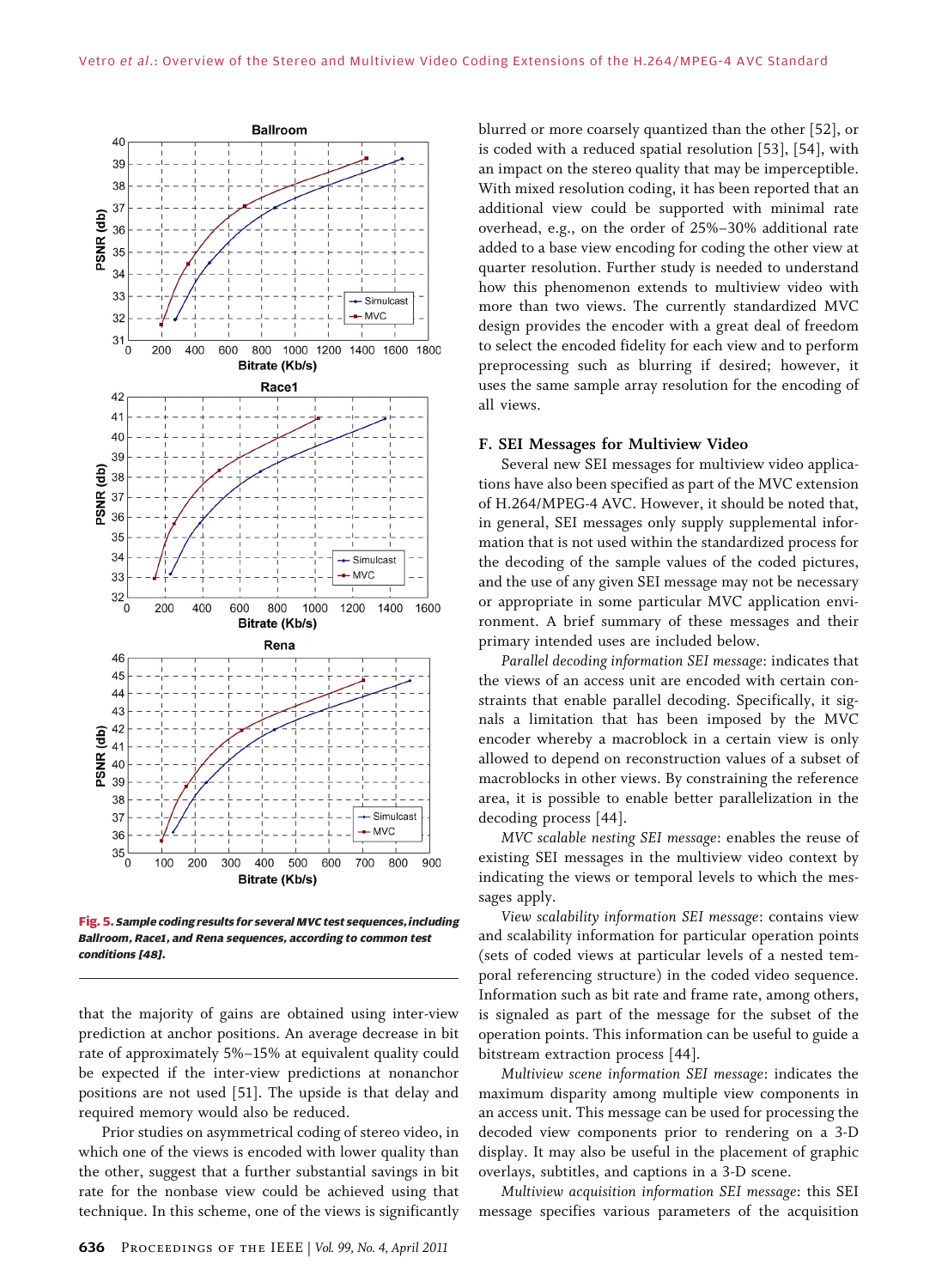environment, and specifically, the intrinsic and extrinsic camera parameters. These parameters are useful for view warping and interpolation, as well as solving other correspondence problems mentioned above in Section II-B.

Nonrequired view component SEI message: indicates that a particular view component is not needed for decoding. This may occur if a particular set of views have been identified for output and there are other views in the bitstream that these target output views do not depend on.

View dependency change SEI message: with this SEI message, it is possible to signal changes in the view dependency structure.

Operation point not present SEI message: indicates operation points that are not present in the bitstream. This may be useful in streaming and networking scenarios that are considering available operation points in the current bitstream that could satisfy network or device constraints.

Base view temporal HRD SEI message: when present, this SEI message is associated with an IDR access unit and signals information relevant to the hypothetical reference decoder (HRD) parameters associated with the base view.

# VI. FRAME-COMPATIBLE STEREO ENCODING FORMATS

Frame-compatible formats refer to a class of stereo video formats in which the two stereo views are essentially multiplexed into a single coded frame or sequence of frames. Some common such formats are shown in Fig. 6. Other

| <b>Top-Bottom</b>                                                                                                                                                 | Side-by-Side                                                                                                             |  |  |  |  |
|-------------------------------------------------------------------------------------------------------------------------------------------------------------------|--------------------------------------------------------------------------------------------------------------------------|--|--|--|--|
| <b>x x x x x x x x x x x x x x x x</b>                                                                                                                            | <b>X X X X X X X X</b><br>0000<br>$\circ$<br>$\circ$<br>$\circ$<br>$\circ$                                               |  |  |  |  |
| X<br>X<br>X<br>X<br>X<br>$_{\rm X}$<br>X<br>x<br>x<br>x<br>x<br>x<br>x<br>x<br>x<br>x                                                                             | X X<br>$\mathbf{x}$<br>X<br>X<br>x<br>$\circ$<br>x<br>x<br>O<br>$\circ$<br>$\circ$<br>$\circ$                            |  |  |  |  |
| x<br>x<br>X<br>x<br>XX<br>- X<br>XXX<br>x<br>-X<br>x<br>x<br>x<br>- 25                                                                                            | X<br>XX<br>X<br>XX<br>X<br>X<br>$\circ$<br>$\circ$<br>O<br>$\circ$<br>$\circ$<br>$\circ$<br>$\circ$<br>$\circ$           |  |  |  |  |
| $\boldsymbol{\mathsf{x}}$<br>×<br>x<br>$\boldsymbol{\times}$<br>x<br>x<br>×<br>x<br>×<br>$\boldsymbol{\times}$<br>x<br>×<br>x<br>x<br>×<br>×                      | $\boldsymbol{\times}$<br>x x<br>×<br>$\circ$<br>$\circ$<br>$\Omega$<br>×<br>×<br>Λ<br>$\circ$<br>$\Omega$<br>c<br>⌒      |  |  |  |  |
| $\circ$<br>$\circ$<br>$\circ$<br>$\circ$<br>$\circ$<br>$\circ$<br>Ο<br>$\circ$<br>Ο<br>O<br>Ō<br>$\circ$<br>Ο<br>$\circ$<br>Ω                                     | X X<br>×<br>x<br>×<br>×<br>$\circ$<br>C<br>$\Omega$                                                                      |  |  |  |  |
| $\circ$<br>$\circ$<br>$\circ$<br>$\circ$<br>$\circ$<br>$\circ$<br>$\circ$<br>$\circ$<br>$\circ$<br>$\circ$<br>$\circ$<br>$\circ$<br>$\circ$<br>$\circ$<br>$\circ$ | $\circ$<br>x<br>x<br>×<br>x<br>×<br>×<br>×<br>$\circ$<br>$\circ$<br>Θ<br>O<br>O<br>O<br>-0                               |  |  |  |  |
| $\circ$<br>$\Omega$<br>$\circ$<br>$\circ$<br>$\circ$<br>$\circ$<br>$\circ$<br>Ω<br>$\circ$<br>$\circ$<br>Ω<br>$\circ$                                             | X X<br>X<br>x<br>x.<br>X<br>x<br>x<br>$\circ$<br>$\circ$                                                                 |  |  |  |  |
| $\circ$<br>$\circ$<br>$\circ$<br>$\circ$<br>$\circ$<br>$\circ$<br>$\circ\circ\circ\circ\circ\circ$<br>$\circ$<br>$\circ$<br>$\circ$<br>$\circ$ $\circ$            | x<br>x<br>x<br>$\circ$<br>$\circ$<br>$\circ$<br>$\circ$ $\circ$<br>x<br>x<br>$\circ$                                     |  |  |  |  |
| <b>Row Interleaved</b><br><b>Column Interleaved</b>                                                                                                               |                                                                                                                          |  |  |  |  |
| $\mathbf{x}$<br>$\mathbf{x}$<br>x<br>x<br>x<br>x<br>x<br>×<br>×                                                                                                   | x<br>$\circ$<br>$\mathbf x$<br>$\mathbf x$<br>$\circ$<br>x<br>$\circ$<br>×<br>×<br>O<br>◠<br>◠                           |  |  |  |  |
| Ω<br>Ω<br>Ω<br>Ω<br>$\circ$                                                                                                                                       | X<br>x<br>x<br>X<br>$\circ$<br>$\circ$<br>x<br>x<br>x<br>$\circ$<br>- 0                                                  |  |  |  |  |
| x<br>x<br>x<br>×<br>×<br>X<br>x<br>x<br>x<br>x<br>x<br>x<br>x<br>x<br>x<br>×                                                                                      | X<br>X<br>$\circ$<br>$\circ$<br>$\circ$<br>x<br>$\circ$<br>x<br>$\circ$<br>x<br>$\circ$<br>x<br>$\circ$<br>x<br>x        |  |  |  |  |
| ◠<br>$\circ$<br>$^{\circ}$<br>$\circ$<br>$\circ$<br>c<br>◠<br>$^{\circ}$<br>O<br>O<br>$^{\circ}$<br>O                                                             | x<br>x<br>x<br>x<br>x<br>x<br>x<br>$\circ$<br>x<br>$\circ$<br>$\circ$<br>$\circ$<br>O<br>O<br>o                          |  |  |  |  |
| x<br>x<br>x<br>x<br>X<br>x<br>x<br>x<br>X<br>x<br>x<br>x<br>x<br>x<br>x<br>x                                                                                      | x<br>x<br>$\circ$<br>$\circ$<br>x<br>x<br>X<br>x<br>x<br>$\circ$<br>x<br>$\circ$<br>$\circ$<br>$\circ$<br>$\circ$<br>- 0 |  |  |  |  |
| $\circ$<br>$\circ$<br>с<br>C<br>с<br>c<br>C<br>Ο<br>O<br>$\Omega$<br>C<br>c<br>c                                                                                  | x<br>$\circ$<br>×<br>x<br>x<br>$\circ$<br>x<br>$\circ$<br>x<br>x<br>$\Omega$<br>$\circ$<br>x<br>$\circ$<br>$\circ$<br>o  |  |  |  |  |
| x<br>x<br>x<br>x<br>x<br>x<br>x<br>x<br>Χ<br>x<br>x<br>x<br>x<br>x<br>x<br>x                                                                                      | X<br>X<br>X<br>x<br>$\circ$<br>$\circ$<br>x<br>x<br>O<br>O<br>x<br>$\circ$<br>$\circ$<br>X O<br>Ο                        |  |  |  |  |
| $\circ$<br>$\circ$<br>$\circ$<br>$\circ$<br>$\circ$<br>$\circ$<br>$\circ$<br>$\circ$<br>$\circ$<br>$\circ$ $\circ$<br>$\circ$<br>$\circ$<br>O<br>O<br>O           | x o<br>x<br>x<br>x<br>$\circ$<br>x<br>$\circ$<br>X O<br>$\circ$<br>x<br>$\circ$<br>x<br>$\circ$<br>$\circ$               |  |  |  |  |
| Checkerboard                                                                                                                                                      |                                                                                                                          |  |  |  |  |
| <b>X</b><br>x<br>X O<br>x<br>$\circ$<br>$\circ$                                                                                                                   | X<br>$\circ$<br>$X$ $\circ$<br>X O X<br>$\circ$<br>- 0                                                                   |  |  |  |  |
| x<br>$\circ$<br>×<br>$\bigcirc$<br>◠<br>◠                                                                                                                         | x<br>x<br>x<br>x<br>$\circ$<br>$\circ$<br>$\circ$<br>$\circ$<br>x                                                        |  |  |  |  |
| X<br>x<br>x<br>◠<br>$\Omega$                                                                                                                                      | X<br>x<br>Ω<br>x<br>$\circ$<br>$\circ$<br>x<br>$\circ$<br>$\curvearrowright$                                             |  |  |  |  |
| $\circ$<br>x<br>$\circ$<br>O<br>x<br>$\circ$<br>x                                                                                                                 | x<br>x<br>$\circ$<br>x<br>$\circ$<br>x<br>$\circ$<br>$\circ$<br>x                                                        |  |  |  |  |
| x<br>x<br>$\circ$<br>$\circ$<br>x<br>$\circ$                                                                                                                      | X<br>$\boldsymbol{\mathsf{X}}$<br>$\circ$<br>$\circ$<br>x<br>$\circ$<br>$\circ$<br>х<br>$\circ$                          |  |  |  |  |
| x<br>$\circ$<br>$\circ$<br>x<br>Ω<br>Χ<br>Ω                                                                                                                       | x<br>$\circ$<br>X<br>$\circ$<br>X<br>$\circ$<br>X<br>$\circ$<br>x                                                        |  |  |  |  |
| $\mathbf x$<br>$\circ$<br>×<br>Ω                                                                                                                                  | x<br>$\mathbf x$<br>$\circ$<br>$\mathbf x$<br>$\circ$<br>$\mathbf x$<br>$\circ$<br>O<br>$\circ$                          |  |  |  |  |
| $\circ$ x<br>x<br>x<br>$\circ$<br>Ω<br>O                                                                                                                          | X<br>x<br>$\circ$<br>$\circ$<br>x<br>$\circ$<br>X<br>$\circ$<br>- x                                                      |  |  |  |  |

Fig. 6. Common frame-compatible formats where "x" represents the samples from one view and ''o'' represents the samples from the other view.

common names include stereo interleaving or spatial/ temporal multiplexing formats. In the following, a general overview of these formats along with the key benefits and drawbacks are discussed. The signaling for these formats that has been standardized as part of the H.264/MPEG-4 AVC standard is also described.

## A. Basic Principles

With a frame-compatible format, the left and right views are packed together in the samples of a single video frame. In such a format, half of the coded samples represent the left view and the other half represent the right view. Thus, each coded view has half the resolution of the full coded frame. There is a variety of options available for how the packing can be performed. For example, each view may have half horizontal resolution or half vertical resolution. The two such half-resolution views can be interleaved in alternating samples of each column or row, respectively, or can be placed next to each other in arrangements known as the side-by-side and top–bottom packings (see Fig. 6). The top-bottom packing is also sometimes referred to as over– under packing [55]. Alternatively, a "checkerboard" (quincunx) sampling may be applied to each view, with the two views interleaved in alternating samples in both the horizontal and vertical dimensions (as also shown in Fig. 6).

Temporal multiplexing is also possible. In this approach, the left and right views would be interleaved as alternating frames or fields of a coded video sequence. These formats are referred to as frame sequential and field sequential. The frame rate of each view may be reduced so that the amount of data is equivalent to that of a single view.

Frame-compatible formats have received considerable attention from the broadcast industry since they facilitate the introduction of stereoscopic services through existing infrastructure and equipment. The coded video can be processed by encoders and decoders that were not specifically designed to handle stereo video-such that only the display subsystem that follows the decoding process needs to be altered to support 3-D. Representing the stereo video in a way that is maximally compatible with existing encoding, decoding, and delivery infrastructure is the major advantage of this format. The video can be compressed with existing encoders, transmitted through existing channels, and decoded by existing receivers. Only the final display stage requires some customization for recognizing and properly rendering the video to enable a 3-D viewing experience. Although compression performance may vary depending on the content, the acquisition and preprocessing technology, and the frame packing arrangement that are used, the bit rates for supporting stereo video in this manner may not need to be substantially higher than for a compressed single view at an equivalent spatial resolution (although a somewhat higher bit rate may be desirable, since the frame-compatible stereo video would tend to have higher spatial frequency content characteristics). This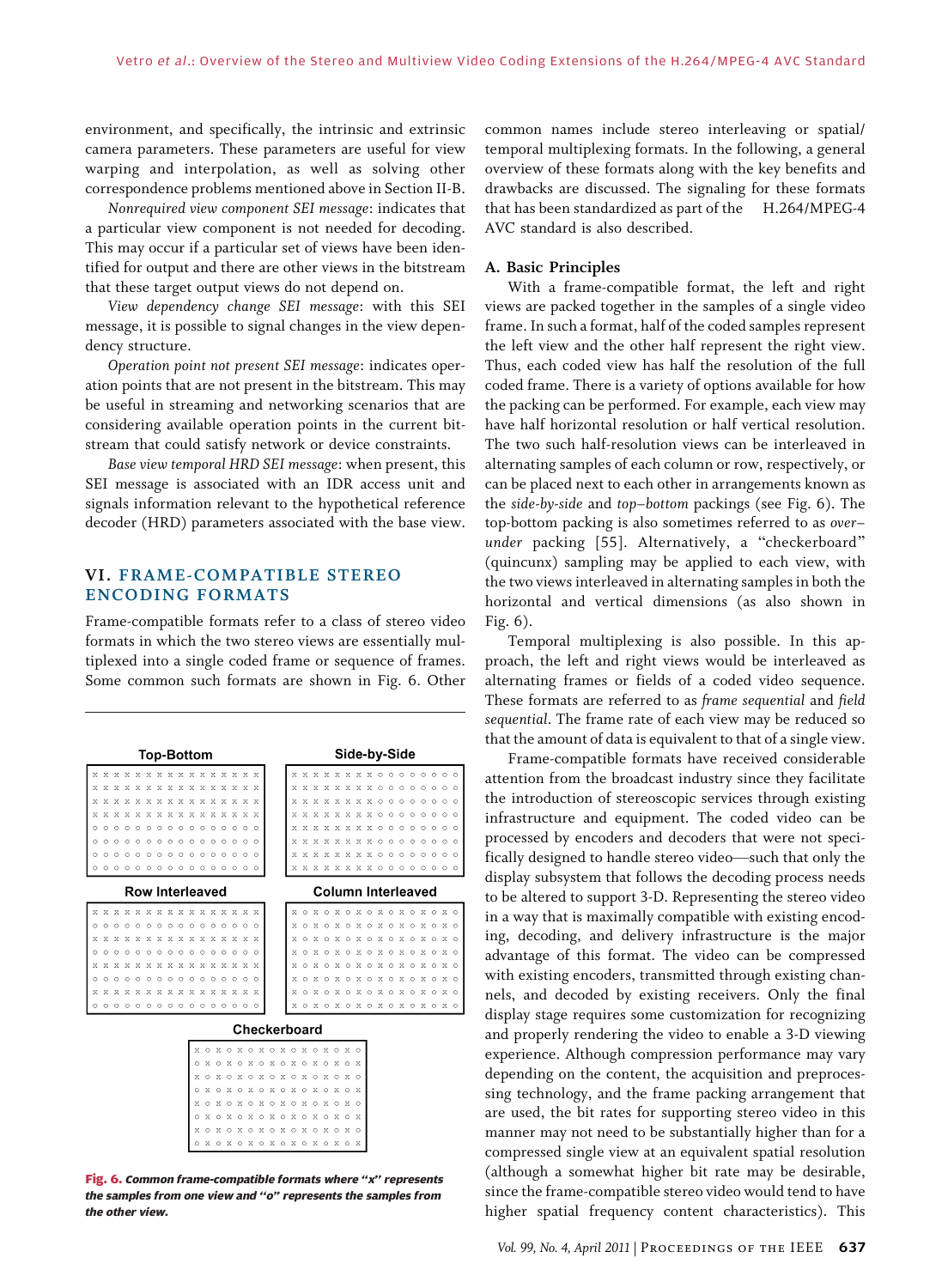format essentially tunnels the stereo video through existing hardware and delivery channels. Due to these minimal changes, stereo video service can be quickly deployed to 3-D capable displays (which are already available in the market—e.g., using the HDMI 1.4a specification  $[56]$ ).

The drawback of representing the stereo signal in this way is that spatial or temporal resolution would be only half of that used for 2-D video with the same (total) encoded resolution. The key additional issue with frame-compatible formats is distinguishing the left and right views. To perform the de-interleaving, it is necessary for receivers to be able to parse and interpret some signal that indicates that the frame packing is being used. Since this signaling may not be understood by legacy receivers, it may not even be possible for such devices to extract, decode, and display a 2-D version of the 3-D program. However, this may not necessarily be considered so problematic, as it is not always considered desirable to enable 2-D video extraction from a 3-D stream. The content production practices for 2-D and 3-D programs may be different, and 2-D and 3-D versions of a program may be edited differently (e.g., using more frequent scene cuts and more global motion for 2-D programming than for 3-D). Moreover, the firmware on some devices, such as cable set-top boxes, could be upgraded to understand the new signaling that describes the video format (although the same is not necessarily true for broadcast receivers and all types of equipment).

## B. Signaling

The signaling for a complete set of frame-compatible formats has been standardized within the H.264/MPEG-4 AVC standard as SEI messages. A decoder that understands the SEI message can interpret the format of the decoded video and display the stereo content appropriately.

An earlier edition of the standard that was completed in 2004 specified a stereo video information (SVI) SEI message that could identify two types of frame-compatible encoding for left and right views. More specifically, it was able to indicate either a row-based interleaving of views that would be represented as individual fields of a video frame or a temporal multiplexing of views where the left and right views would be in a temporally alternating sequence of frames. The SVI SEI message also had the capability of indicating whether the encoding of a particular view is self-contained, i.e., whether the frames or fields corresponding to the left view are only predicted from other frames or fields of the left view. Inter-view prediction for stereo is possible when the self-contained flag is disabled.

Although the specification of the SVI SEI message is still included in the current version of the standard [1], the functionality of this SEI message has recently been incorporated, along with additional signaling capabilities and support of various other spatially multiplexed formats (as described above), into a new SEI message. Thus, the new edition of the standard expresses a preference for the use of the new SEI message rather than the SVI SEI message. The new SEI message is referred to as the frame packing arrangement (FPA) SEI message. It was specified in an amendment of the H.264/MPEG-4 AVC standard [12] and was incorporated into the latest edition [1]. This new SEI message is the current suggested way to signal framecompatible stereo video information, and it is able to signal all of the various frame packing arrangements shown in Fig. 6. With the side-by-side and top–bottom arrangements, it is also possible to signal whether one of the views has been flipped so as to create a mirror image in the horizontal or vertical direction, respectively. Independent of the frame packing arrangement, the SEI message also indicates whether the left and right views have been subject to a quincunx (checkerboard) sampling. For instance, it is possible to apply a quincunx filter and subsampling process, but then rearrange the video samples into a side-by-side format. Such schemes are also supported in the FPA SEI message. Finally, the SEI message indicates whether the upper-left sample of a packed frame is for the left or right view and it also supports additional syntax to indicate the precise relative grid alignment positions of the samples of the left and right views, using a precision of one sixteenth of the sample grid spacing between the rows and columns of the decoded video array.

#### C. Discussion

Industry is now preparing for the introduction of new 3-D services. With the exception of Blu-Ray discs, which will offer a stereo format with high-definition resolution for each view based on the stereo high profile of the MVC extensions, the majority of services will start based on frame-compatible formats that will have a lower resolution for each coded view than the full resolution of the coded frame [57]. Some benefits and drawbacks of the various formats are discussed below; further discussion can also be found in [57].

In the production and distribution domains, the sideby-side and top–bottom formats currently appear to be the most favored (e.g., in [55] and [58]). Relative to row or column interleaving and the checkerboard format, the quality of the reconstructed stereo signal after compression can be better maintained. The interleaved formats introduce significant high-frequency content into the frame-compatible signal—thereby requiring a higher bit rate for encoding with adequate quality. Also, the interleaving and compression process can create crosstalk artifacts and color bleeding across views.

From the pure sampling perspective, there have been some studies that advocated benefits of quincunx sampling. In particular, quincunx sampling preserves more of the original signal and its frequency-domain representation is similar to that of the human visual system. The resolution loss is equally distributed in the vertical and horizontal directions. So, while it may not be a distribution-friendly format, quincunx sampling followed by a rearrangement to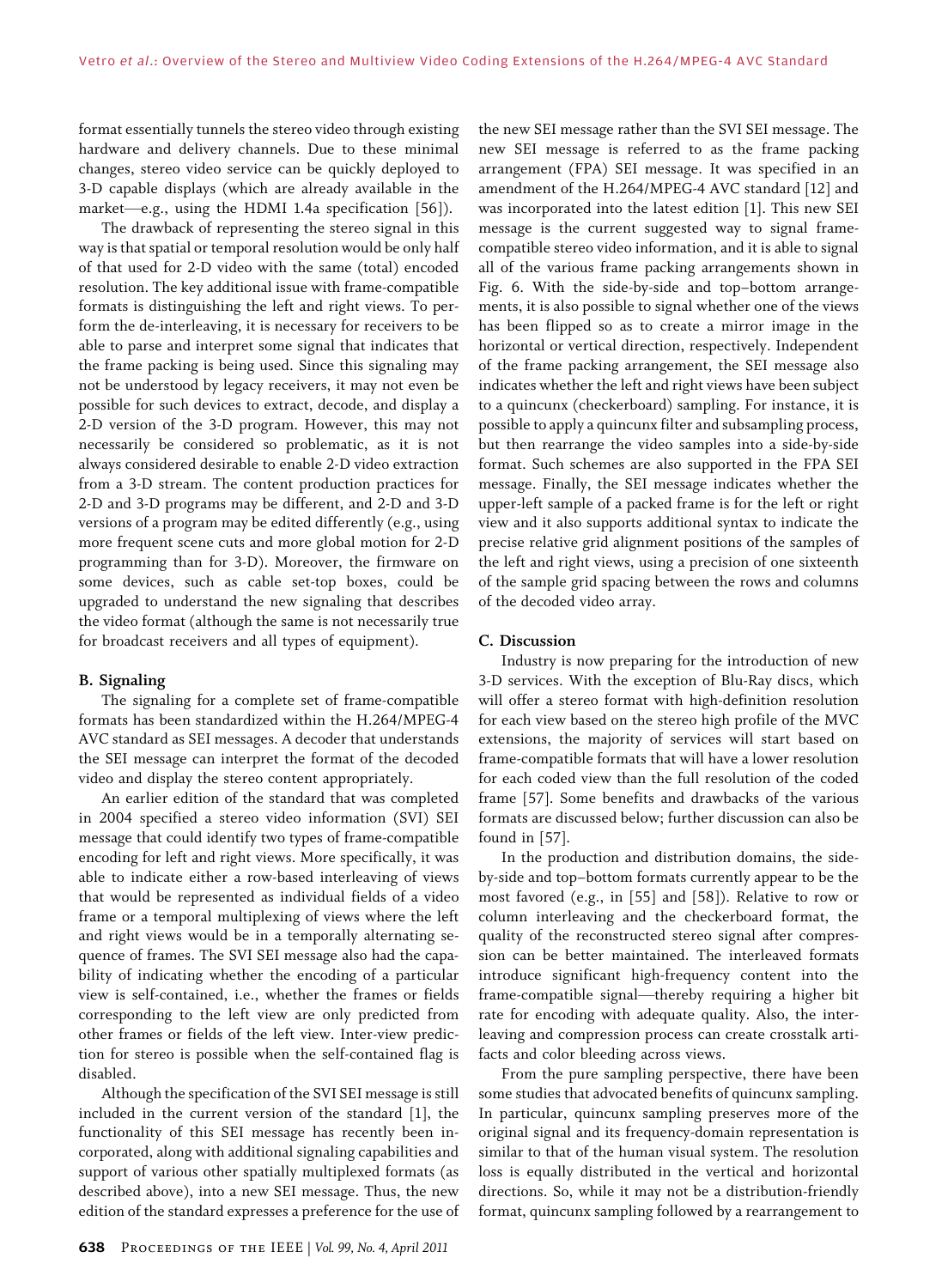side-by-side or top–bottom format could potentially lead to higher quality compared to direct horizontal or vertical decimation of the left and right views by a factor of two. On the other hand, quincunx sampling may introduce high frequencies into the video signal that are difficult to encode, since it creates frequency content that is neither purely vertical nor purely horizontal. This may result in a signal that requires a higher bit rate to encode with adequate quality [55].

Another issue to consider regarding frame-compatible formats is whether the source material is interlaced. Since the top–bottom format incurs a resolution loss in the vertical dimension and an interlaced field is already half the resolution of the decoded frame, the side-by-side format is generally preferred over the top-bottom format for interlaced content [55], [58].

Since there are displays in the market that support interleaved formats as their native display format, such as checkerboard for DLP televisions and row or column interleaving for some LCD-based displays, it is likely that the distribution formats will be converted to these display formats prior to reaching the display. The newest highdefinition multimedia interface specification between settop boxes and displays (HDMI 1.4a [56]) adds support for the following 3-D video format structures: frame packing (for progressive and interlaced scan formats), side-by-side (half or full horizontal resolution), top–bottom (half vertical resolution only), field alternating (for interlaced formats), and line alternating (for progressive formats).<sup>4</sup> Therefore, the signaling of these formats over the display interface would be necessary along with the signaling of the various distribution formats.

The SEI message that has been specified in the latest version of the H.264/MPEG-4 AVC standard supports a broad set of possible frame-compatible formats. It is expected to be used throughout the delivery chain from production to distribution, through the receiving devices, and possibly all the way to the display in some cases.

A natural question that arises in regard to the deployment of frame-compatible stereo video is how to then migrate to a service that provides higher resolution for each view. Various approaches to this question are currently under study in the MPEG standardization working groupenhancing the resolution of each view with a coded resolution enhancement bitstream in a layered scalable fashion [59]. The best approach for this may involve some

<sup>4</sup>In addition to the HDMI formats relevant to this paper, also the formats left plus depth (for progressive-scan formats only), left plus depth, and graphics plus graphics-depth (for progressive-scan formats only) are specified.

combination of MVC with another set of recent extensions of H.264/MPEG-4 AVC—namely, the SVC extension [45]-perhaps along with additional new technology.

## VII. CONCLUSION AND FURTHER WORK

Three-dimensional video has drawn significant attention recently among industry, standardization forums, and academic researchers. The efficient representation and compression of stereo and multiview video is a central component of any 3-D or multiview system since it defines the format to be produced, stored, transmitted, and displayed. This paper reviewed the recent extensions to the widely deployed H.264/MPEG-4 AVC standard that support 3-D stereo and multiview video. The MVC standard includes support for improved compression of stereo and multiview video by enabling inter-view prediction as well as temporal interpicture prediction. Another important development has been the efficient representation, coding, and signaling of frame-compatible stereo video formats. Associated standards for the transport and storage of stereo and multiview video using H.222.0/MPEG-2 Systems, RTP, and the ISO base media file format have also been specified, and are described in [60].

We now witness the rollout of new 3-D services and equipment based on these technologies and standards. As the market evolves and new types of displays and services are offered, additional new technologies and standards will need to be introduced. For example, it is anticipated that a new 3-D video format to support the generation of the large number of views required by autostereoscopic displays would be needed. Solutions that consider the inclusion of depth map information for this purpose are a significant area of focus for future designs, as discussed in [61].  $\blacksquare$ 

## Acknowledgment

The authors would like to thank the experts of the Joint Video Team (JVT) of ISO/IEC MPEG and ITU-T VCEG for their contributions and fruitful discussions. They especially thank those that have contributed to the text editing, software development, and conformance testing, namely P. Merkle, K. Müller, Y.-K. Wang, Y. Chen, P. Pandit, A. Smolic, S. Yea, S. Shimizu, H. Kimata, C.-S. Lim, D. Tian, and T. Suzuki.

(Availability note: Joint Video Team (JVT) documents cited below are available at http://ftp3.itu.int/av-arch/jvtsite.)

#### **REFERENCES**

- [1] ITU-T and ISO/IEC JTC 1, Advanced video coding for generic audiovisual services, ITU-T Recommendation H.264 and ISO/IEC 14496-10 (MPEG-4 AVC), 2010.
- [2] M. E. Lukacs, "Predictive coding of multi-viewpoint image sets," in  $\overline{P}$ roc. IEEE Int.

Conf. Acoust. Speech Signal Process., Tokyo, Japan, 1986, vol. 1, pp. 521–524.

- [3] I. Dinstein, G. Guy, J. Rabany, J. Tzelgov, and A. Henik, "On the compression of stereo images: Preliminary results," Signal Process., Image Commun., vol. 17, no. 4, pp. 373–382, Aug. 1989.
- [4] M. G. Perkins, "Data compression of stereo pairs," IEEE Trans. Commun., vol. 40, no. 4, pp. 684–696, Apr. 1992.
- [5] ITU-T and ISO/IEC JTC 1, Generic coding of moving pictures and associated audio information-Part 2: Video, ITU-T Recommendation H.262 and ISO/IEC 13818-2 (MPEG-2 Video), 1994.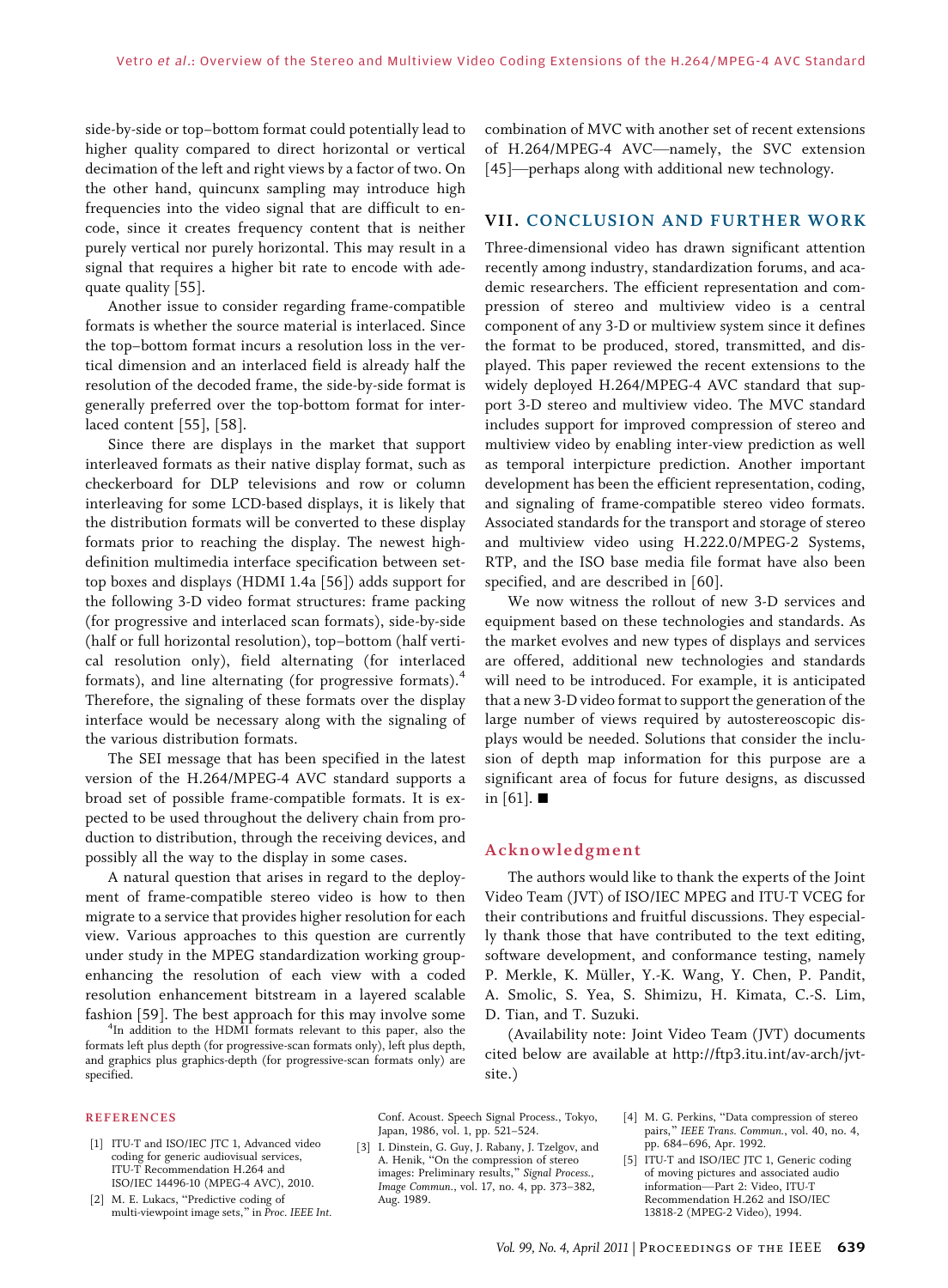- [6] ITU-T and ISO/IEC JTC 1, Final draft amendment 3, Amendment 3 to ITU-T Recommendation H.262 and ISO/IEC 13818-2 (MPEG-2 Video), ISO/IEC JTC 1/SC 29/WG 11 (MPEG) Doc. N1366, Sep. 1996.
- [7] A. Puri, R. V. Kollarits, and B. G. Haskell, "Stereoscopic video compression using temporal scalability,[ in Proc. SPIE Conf. Vis. Commun. Image Process., 1995, vol. 2501, pp. 745–756.
- [8] X. Chen and A. Luthra, "MPEG-2 multi-view profile and its application in 3DTV," in<br>Proc. SPIE IS&T Multimedia Hardware Architectures, San Diego, CA, Feb. 1997, vol. 3021, pp. 212–223.
- [9] J.-R. Ohm, "Stereo/multiview video encoding using the MPEG family of standards," in Proc. SPIE Conf. Stereoscopic Displays Virtual Reality Syst. VI, San Jose, CA, Jan. 1999, DOI:10.1117/ 12.349385.
- $\left[ 10\right] \;$  G. J. Sullivan, "Standards-based approaches to 3D and multiview video coding," in Proc. SPIE Conf. Appl. Digital Image Process. XXXII, San Diego, CA, Aug. 2009, DOI: 10.1117/12. 830634.
- [11] A. Vetro, P. Pandit, H. Kimata, A. Smolic, and Y.-K. Wang, Joint draft 8 of multiview video coding, Hannover, Germany, Joint Video Team (JVT) Doc. JVT-AB204, Jul. 2008.
- [12] G. J. Sullivan, A. M. Tourapis, T. Yamakage, and C. S. Lim, Draft AVC amendment text to specify constrained baseline profile, stereo high profile, and frame packing SEI message, London, U.K., Joint Video Team (JVT) Doc. JVT-AE204, Jul. 2009.
- [13] MPEG Requirements Sub-Group, Requirements on multi-view video coding v.7, Klagenfurt, Austria, ISO/IEC JTC 1/SC 29/ WG 11 (MPEG) Doc. N8218, Jul. 2006.
- [14] J. Konrad and M. Halle, "3-D displays and signal processing—An answer to 3-D Ills?" IEEE Signal Process. Mag., vol. 24, no. 6, Nov. 2007, pp. 11–97.
- [15] N. A. Dodgson, "Autostereoscopic 3D displays," IEEE Computer, vol. 38, no. 8, pp. 31–36, Aug. 2005.
- [16] A. Smolic and P. Kauff, "Interactive 3-D video representation and coding technologies,[ Proc. IEEE, vol. 93, no. 1, pp. 98–110, Jan. 2005.
- [17] T. Fujii, T. Kimono, and M. Tanimoto, "Free-viewpoint TV system based on ray-space representation," in Proc. SPIE ITCom, 2002, vol. 4864-22, pp. 175-189.
- [18] P. Kauff, O. Schreer, and R. Tanger, "Virtual team user environments—A mixed reality approach for immersive tele-collaboration, in Proc. Int. Workshop Immersive Telepresence, Jan. 2002, pp. 1–4.
- [19] I. Feldmann, O. Schreer, P. Kauff, R. Schäfer, Z. Fei, H. J. W. Belt, and  $\bigcirc$ . Divorra Escoda, BImmersive multi-user 3D video communication," in Proc. Int. Broadcast Conf, Amsterdam, The Netherlands, Sep. 2009.
- [20] D. Florencio and C. Zhang, "Multiview video compression and streaming based on predicted viewer position," in Proc. IEEE Int. Conf. Acoust. Speech Signal Process., Taipei, Taiwan, Apr. 2009, pp. 657–660.
- [21] B. Wilburn, N. Joshi, V. Vaish, E.-V. Talvala, E. Antunez, A. Barth, A. Adams, M. Horowitz, and M. Levoy, "High performance imaging using large camera arrays," ACM Trans. Graph., vol. 24, no. 3, pp. 765–776, Jul. 2005.
- [22] R. Raskar and J. Tumblin, Computational Photography: Mastering New Techniques for Lenses, Lighting, and Sensors. London, U.K.: A K Peters, 2010978-1-56881-313-4.
- [23] MPEG Video Sub-Group Chair (J.-R. Ohm), Submissions received in CfP on multiview video coding, Bangkok, Thailand, ISO/IEC JTC 1/SC 29/WG 11 (MPEG) Doc. M12969, Jan. 2006.
- [24] MPEG Video and Test Sub-Groups, Subjective test results for the CfP on multi-view video coding, Bangkok, Thailand, ISO/IEC JTC 1/SC 29/WG 11 (MPEG) Doc. N7799, Jan. 2006.
- [25] K. Müller, P. Merkle, A. Smolic, and T. Wiegand, Multiview coding using AVC, Bangkok, Thailand, ISO/IEC JTC 1/SC 29/WG 11 (MPEG) Doc. M12945, Jan. 2006.
- [26] E. Martinian, S. Yea, and A. Vetro, Results of core experiment 1B on multiview coding, Montreux, Switzerland, ISO/IEC JTC 1/SC 29/WG 11 (MPEG) Doc. M13122, Apr. 2006.
- [27] E. Martinian, A. Behrens, J. Xin, A. Vetro, and H. Sun, "Extensions of H.264/AVC for multiview video compression," in Proc. IEEE Int. Conf. Image Process., Atlanta, GA, Oct. 2006, pp. 2981–2984.
- [28] MPEG Video Sub-Group, Technologies under study for reference picture management and high-level syntax for multiview video coding, Montreux, Switzerland, ISO/IEC JTC 1/SC 29/WG 11 (MPEG) Doc. N8018, Apr. 2006.
- [29] Y.-K. Wang, Y. Chen, and M. M. Hannuksela, Time-first coding for multi-view video coding, Hangzhou, China, Joint Video Team (JVT) Doc. JVT-U104, Oct. 2006.
- [30] A. Vetro, Y. Su, H. Kimata, and A. Smolic, Joint multiview video model 2.0, Hangzhou, China, Joint Video Team (JVT) Doc. JVT-U207, Oct. 2006.
- [31] Y. L. Lee, J. H. Hur, Y. K. Lee, K. H. Han, S. H. Cho, N. H. Hur, J. W. Kim, J. H. Kim, P. Lai, A. Ortega, Y. Su, P. Yin, and C. Gomila, CE11: Illumination compensation, Hangzhou, China, Joint Video Team (JVT) Doc. JVT-U052, 2006.
- [32] J. H. Hur, S. Cho, and Y. L. Lee, "Adaptive local illumination change compensation method for H.264/AVC-based multiview video coding," IEEE Trans. Circuits Syst. Video Technol., vol. 17, no. 11, pp. 1496–1505, Nov. 2007.
- [33] P. Lai, A. Ortega, P. Pandit, P. Yin, and C. Gomila, Adaptive reference filtering for MVC, San Jose, CA, Joint Video Team (JVT) Doc. JVT-W065, Apr. 2007.
- [34] P. Lai, A. Ortega, P. Pandit, P. Yin, and C. Gomila, "Focus mismatches in multiview systems and efficient adaptive reference filtering for multiview video coding," in Proc. SPIE Conf. Vis. Commun. Image Process. San Jose, CA, Jan. 2008, DOI: 10.1117/12. 769215.
- [35] H. S. Koo, Y. J. Jeon, and B. M. Jeon, MVC motion skip mode, San Jose, CA, Joint Video Team (JVT) Doc. JVT-W081, Apr. 2007.
- [36] H. S. Koo, Y. J. Jeon, and B. M. Jeon, "Motion information inferring scheme for multi-view video coding," IEICE Trans.<br>Commun., pp. 1247–1250, 2008, E91-B(4).
- [37] E. Martinian, A. Behrens, J. Xin, and A. Vetro, BView synthesis for multiview video compression," in Proc. Picture Coding Symp. Beijing, China, 2006.
- [38] S. Yea and A. Vetro, "View synthesis prediction for multiview video coding," Image Commun., vol. 24, no. 1–2, pp. 89–100, Jan. 2009.
- [39] M. Kitahara, H. Kimata, S. Shimizu, K. Kamikura, Y. Yashima, K. Yamamoto, T. Yendo, T. Fujii, and M. Tanimoto, "Multi-view video coding using view interpolation and reference picture selection," in Proc. IEEE Int. Conf.

Multimedia Expo, Toronto, ON, Canada, Jul. 2006, pp. 97–100.

- [40] D. Tian, P. Pandit, P. Yin, and C. Gomila, Study of MVC coding tools, Shenzhen, China, Joint Video Team (JVT) Doc. JVT-Y044, Oct. 2007.
- [41] T. Wiegand, G. J. Sullivan, G. Bjøntegaard, and A. Luthra, "Overview of the H.264/AVC video coding standard," IEEE Trans. Circuits Syst. Video Technol., vol. 13, no. 7, pp. 560–576, Jul. 2003.
- [42] G. J. Sullivan and T. Wiegand, "Video compression-From concepts to the H.264/ AVC standard," Proc. IEEE, vol. 93, no. 1, pp. 18–31, Jan. 2005.
- [43] D. Marpe, T. Wiegand, and G. J. Sullivan, "The H.264/MPEG4 advanced video coding standard and its applications,[ IEEE Commun. Mag., vol. 44, no. 8, pp. 134–144, Aug. 2006.
- [44] Y. Chen, Y.-K. Wang, K. Ugur, M. M. Hannuksela, J. Lainema, and M. Gabbouj, "3D video services with the emerging MVC standard," EURASIP J. Adv. Signal Process., vol. 2009, 2009, DOI: 10.1155/ 2009/786015.
- [45] H. Schwarz, D. Marpe, and T. Wiegand, "Overview of the scalable video coding<br>extension of the H.264/AVC standard," IEEE Trans. Circuits Syst. Video Technol., vol. 17, Special Issue on Scalable Video Coding, no. 9, pp. 1103–1120, Sep. 2007.
- [46] Y. Chen, P. Pandit, S. Yea, and C. S. Lim, Draft reference software for MVC (JMVC 6.0), London, U.K., Joint Video Team (JVT) Doc. JVT-AE207, Jul. 2009.
- [47] P. Merkle, A. Smolic, K. Mueller, and T. Wiegand, "Efficient prediction structures for multiview video coding," IEEE Trans. Circuits Syst. Video Technol., vol. 17, no. 11, pp. 1461–1473, Nov. 2007.
- [48] Y. Su, A. Vetro, and A. Smolic, Common test conditions for multiview video coding, Hangzhou, China, Joint Video Team (JVT) Doc. JVT-U211, Oct. 2006.
- [49] G. Bjøntegaard, Calculation of average PSNR differences between RD-curves, Austin, TX, ITU-T SG16/Q.6, Doc. VCEG-M033, Apr. 2001
- [50] T. Chen, Y. Kashiwagi, C. S. Lim, and T. Nishi, Coding performance of stereo high profile for movie sequences, London, U.K., Joint Video Team (JVT) Doc. JVT-AE022, Jul. 2009.
- [51] M. Droese and C. Clemens, Results of CE1-D on multiview video coding, Montreux, Switzerland, ISO/IEC JTC 1/SC 29/WG 11 (MPEG) Doc. M13247, Apr. 2006.
- [52] L. Stelmach, W. J. Tam, D. Meegan, and<br>A. Vincent, "Stereo image quality: Effects of mixed spatio-temporal resolution," IEEE Trans. Circuits Syst. Video Technol., vol. 10, no. 2, pp. 188–193, Mar. 2000.
- [53] C. Fehn, P. Kauff, S. Cho, H. Kwon, N. Hur, and J. Kim, "Asymmetric coding of stereoscopic video for transmission over T-DMB,'' Proc. 3DTV-CON, Kos, Greece, pp. 1–4, 2007.
- [54] H. Brust, A. Smolic, K. Müller, G. Tech, and T. Wiegand, "Mixed resolution coding of stereoscopic video for mobile devices," in Proc. 3DTV-CON, Potsdam, Germany, May 2009, pp. 1–4.
- [55] Dolby Laboratories, Dolby open specification for frame-compatible 3D systems, Apr. 2010. [Online]. Available: http://www.dolby.com/ uploadedFiles/Assets/US/Doc/Professional/ 3DFrameCompatibleOpenStandard.pdf.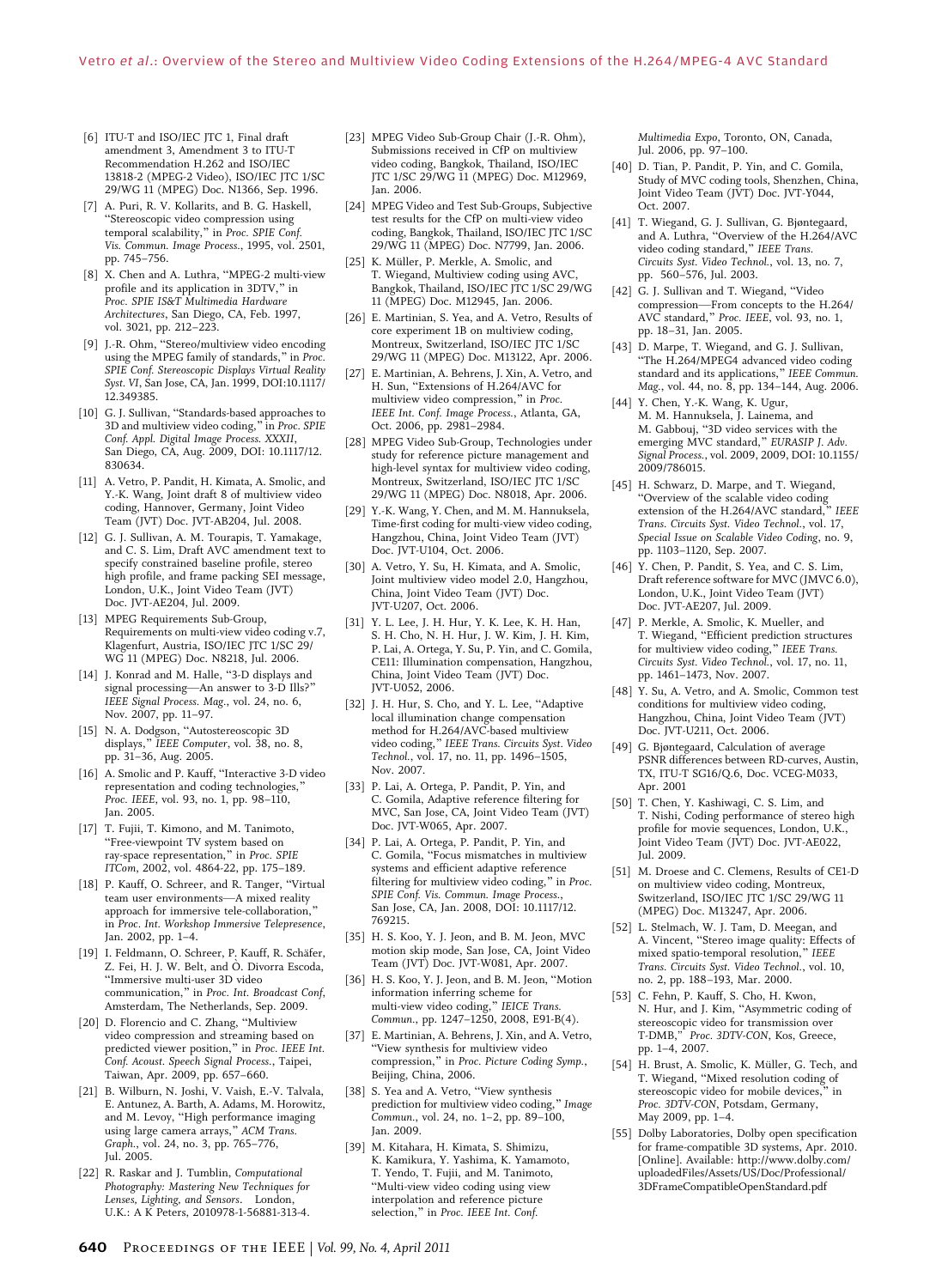- [56] HDMI Founders, HDMI specification, Mar. 2010. [Online]. Available: http://www. hdmi.org/manufacturer/specification.aspx.
- [57] D. K. Broberg, "Infrastructures for Home Delivery, Interfacing, Captioning, and Viewing of 3-D Content," Proc. IEEE, vol. 99, no. 4, Apr. 2011, DOI: 10.1109/JPROC.2010. 2092390.
- [58] Cable Television Laboratories, Content Encoding Profiles 3.0 Specification OC-SP-CEP3.0-I01-100827, Aug. 2010.

[Online]. Available: http://www.cablelabs. com/specifications/OC-SP-CEP3. 0-I01-100827.pdf.

- [59] G. J. Sullivan and W. Husak, A. Luthra for MPEG Requirements Sub-Group, Problem Statement for Scalable Resolution Enhancement of Frame-Compatible Stereoscopic 3D Video, ISO/IEC JTC 1/SC 29/ WG 11 (MPEG) Doc. N11526, Geneva, Switzerland, Jul. 2010.
- [60] T. Schierl and S. Narasimhan, "Transport and storage systems for 3-D video using MPEG-2<br>systems. RTP, and ISO file formats," Proc. systems, RTP, and ISO file formats, IEEE, vol. 99, no. 4, Apr. 2011, DOI: 10.1109/ JPROC.2010.2091370.
- [61] K. Müller, P. Merkle, and T. Wiegand, "3-D video representation using depth maps," Proc. IEEE, vol. 99, no. 4, Apr. 2011, DOI: 10.1109/ JPROC.2010.2091090.

#### ABOUT THE AUTHORS

Anthony Vetro (Fellow, IEEE) received the B.S., M.S., and Ph.D. degrees in electrical engineering from Polytechnic University, Brooklyn, NY.

He joined Mitsubishi Electric Research Labs, Cambridge, MA, in 1996, where he is currently a Group Manager responsible for research and standardization on video coding, as well as work on display processing, information security, speech processing, and radar imaging. He has published more than 150 papers in these areas. He

has also been an active member of the ISO/IEC and ITU-T standardization committees on video coding for many years, where he has served as an ad hoc group chair and editor for several projects and specifications. Most recently, he was a key contributor to the Multiview Video Coding extension of the H.264/MPEG-4 AVC standard. He also serves as Vice-Chair of the U.S. delegation to MPEG.

Dr. Vetro is also active in various IEEE conferences, technical committees, and editorial boards. He currently serves on the Editorial Boards of the IEEE SIGNAL PROCESSING MAGAZINE and IEEE MULTIMEDIA, and as an Associate Editor for the IEEE TRANSACTIONS ON CIRCUITS AND SYSTEMS FOR VIDEO TECHNOLOGY and the IEEE TRANSACTIONS ON IMAGE PROCESSING. He served as Chair of the Technical Committee on Multimedia Signal Processing of the IEEE Signal Processing Society and on the steering committees for ICME and the IEEE TRANSACTIONS ON MULTIMEDIA. He served as an Associate Editor for the IEEE SIGNAL PROCESSING MAGAZINE (2006– 2007), as Conference Chair for the 2006 International Conference on Consumer Electronics, Tutorials Chair for the 2006 International Conference on Multimedia and Expo, and as a member of the Publications Committee of the IEEE TRANSACTIONS ON CONSUMER ELECTRONICS (2002– 2008). He is a member of the Technical Committees on Visual Signal Processing & Communications, and Multimedia Systems & Applications of the IEEE Circuits and Systems Society. He has also received several awards for his work on transcoding, including the 2003 IEEE Circuits and Systems IEEE TRANSACTIONS ON CIRCUITS AND SYSTEMS FOR VIDEO TECHNOLOGY Best Paper Award.

Thomas Wiegand (Fellow, IEEE) received the Dipl.-Ing. degree in electrical engineering from the Technical University of Hamburg, Harburg, Germany, in 1995 and the Dr.-Ing. degree from the University of Erlangen, Nuremberg, Germany, in 2000.

Currently, he is a Professor at the Department of Electrical Engineering and Computer Science, Berlin Institute of Technology, Berlin, Germany, chairing the Image Communication Laboratory,



and is jointly heading the Image Processing Department, Fraunhofer Institute for Telecommunications, Heinrich-Hertz-Institute, Berlin, Germany. He joined the Heinrich-Hertz-Institute in 2000 as the Head of the Image Communication group in the Image Processing Department. His research interests include video processing and coding, multimedia transmission, as well as computer vision and graphics. From 1993 to 1994, he was a Visiting Researcher at Kobe University, Japan. In 1995, he was a Visiting Scholar at the University of California at Santa Barbara. From 1997 to 1998, he was a Visiting Researcher at Stanford University, Stanford, CA, and served as a consultant to 8 x 8, Inc., Santa Clara, CA. From 2006 to 2008, he was a Consultant to Stream Processors, Inc., Sunnyvale, CA. From 2007 to 2009, he was a Consultant to Skyfire, Inc., Mountain View, CA. Since 2006, he has been a member of the technical advisory board of Vidyo, Inc., Hackensack, NJ. Since 1995, he has been an active participant in standardization for multimedia with successful submissions to ITU-T VCEG, ISO/IEC MPEG, 3GPP, DVB, and IETF. In October 2000, he was appointed as the Associated Rapporteur of ITU-T VCEG. In December 2001, he was appointed as the Associated Rapporteur/Co-Chair of the JVT. In February 2002, he was appointed as the Editor of the H.264/MPEG-4 AVC video coding standard and its extensions (FRExt and SVC). From 2005 to 2009, he was Co-Chair of MPEG Video.

Dr. Wiegand received the SPIE VCIP Best Student Paper Award in 1998. In 2004, he received the Fraunhofer Award and the ITG Award of the German Society for Information Technology. The projects that he cochaired for development of the H.264/AVC standard have been recognized by the 2008 ATAS Primetime Emmy Engineering Award and a pair of NATAS Technology & Engineering Emmy Awards. In 2009, he received the Innovations Award of the Vodafone Foundation, the EURASIP Group Technical Achievement Award, and the Best Paper Award of the IEEE TRANSACTIONS ON CIRCUITS AND SYSTEMS FOR VIDEO TECHNOLOGY. In 2010, he received the Eduard Rhein Technology Award. He was elected Fellow of the IEEE in 2011 "for his contributions to video coding and its standardization." He was a Guest Editor for the IEEE TRANSACTIONS ON CIRCUITS AND SYSTEMS FOR VIDEO TECHNOLOGY for its Special Issue on the H.264/AVC Video Coding Standard in July 2003, its Special Issue on Scalable Video Coding-Standardization and Beyond in September 2007, and its Special Section on the Joint Call for Proposals on High Efficiency Video Coding (HEVC) Standardization. Since January 2006, he has been an Associate Editor of the IEEE TRANSACTIONS ON CIRCUITS AND SYSTEMS FOR VIDEO TECHNOLOGY.